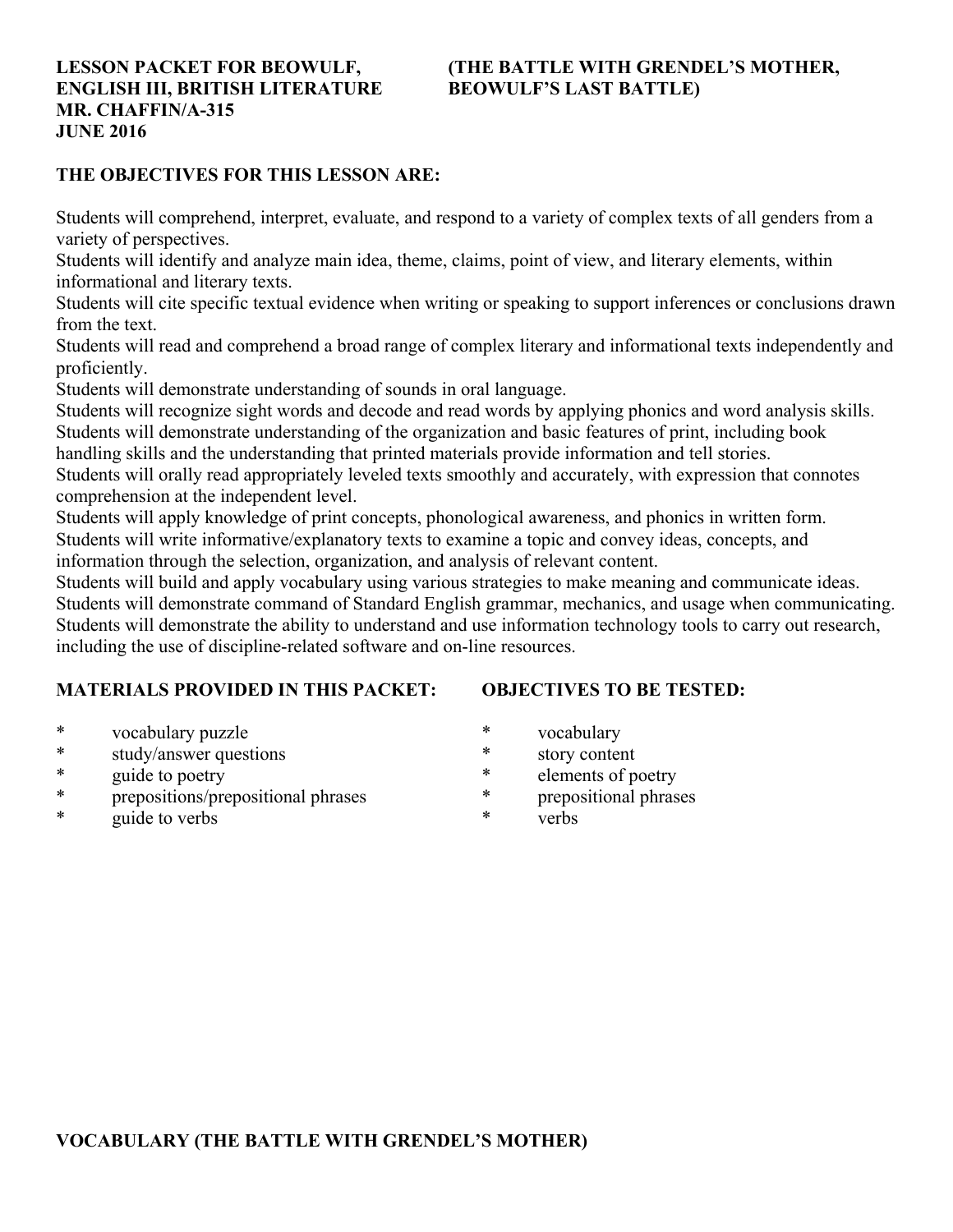*Directions: Match the definitions to the words by writing the letter of the definition in front of the word:*

| 01. | agreed                                          |                | or fought violently                             |
|-----|-------------------------------------------------|----------------|-------------------------------------------------|
| 02. | beasts                                          | d.             | Animals, as distinguished from humans           |
| 03. | blunted                                         | e.             | Teeth, especially elongated ones, as of an      |
| 04. | brilliant                                       |                | elephant, walrus, etc.                          |
| 05. | burdens                                         | f.             | Splendid; distinguished; shining brightly;      |
| 06. | creature                                        | sparkling      |                                                 |
| 07. | dagger                                          | g.             | Woman supposedly having supernatural            |
| 08. | decorated                                       |                | powers derived from the devil                   |
| 09. | desperate                                       | h.             | Struggled hand to hand with an opponent;        |
| 10. | disappearing                                    |                | strove; contended                               |
| 11. | dissolved                                       | I.             | Wanted; yearned for                             |
| 12. | fame                                            | $\mathbf{i}$ . | Swords, daggers, clubs, or other such devices   |
| 13. | graybeards                                      |                | for fighting or war                             |
| 14. | hilt                                            | k.             | Renown; reputation, especially of a favorable   |
| 15. | icicles                                         | sort           |                                                 |
| 16. | invisible                                       | 1.             | Compensated; paid back; rewarded or punished    |
| 17. | judgment                                        | m.             | Tired                                           |
| 18. | loathsome                                       | n.             | Tripped or missed one's step when walking or    |
| 19. | longed                                          |                | running; went unsteadily                        |
| 20. | massive                                         | O <sub>1</sub> | Crouched so as to sit on one's heels with the   |
| 21. | ordinary                                        | knees bent     |                                                 |
| 22. | pouch                                           | p.             | Knife; small sword                              |
| 23. | repaid                                          | q.             | Made dull; made less effective                  |
| 24. | revenge                                         | r.             | Decision; decree, order, or sentence by a judge |
| 25. | salute                                          | S.             | Huge; enormous; having great size or weight     |
| 26. | scabbard                                        | t.             | Usual; undistinguished                          |
| 27. | scratched                                       | u.             | Adorned; bedecked                               |
| 28. | seeping                                         | V.             | Sheath or covering for a sword                  |
| 29. | sickening                                       | w.             | Driven to rash or violent action due to lack of |
| 30. | spurting                                        | hope           |                                                 |
| 31. | squatting                                       | X.             | A repaying; an infliction of harm or damage in  |
| 32. | staggering                                      |                | retaliation for the same                        |
| 33. | staring                                         | у.             | Malicious; spiteful; mean; harmful              |
| 34. | struggled                                       | Z.             | Disgusting; abhorrent; detestable               |
| 35. | stumbled                                        | aa.            | Causing revulsion or nausea                     |
| 36. | surrounded                                      | bb.            | Small sack or pocket                            |
| 37. | survivor                                        | cc.            | Encompassed; enclosed on all sides              |
| 38. | triumphant                                      | dd.            | Gazing fixedly at                               |
| 39. | trophy                                          | ee.            | Emitting or coming forth in jets or squirts     |
| 40. | tusks                                           | ff.            | Old men                                         |
| 41. | vicious                                         | gg.            | Victorious                                      |
| 42. | weapons                                         | hh.            | Came to accord or harmony                       |
| 43. | weary                                           | ii.            | Vanishing; becoming lost to sight               |
| 44. | weird                                           | jj.            | Not able to be seen                             |
| 45. | witch                                           | kk.            | Hanging frozen drips of water                   |
| 46. | wrestled                                        | 11.            | Liquefied; melted                               |
| a.  | Animal; being                                   | mm.            | Handle of a sword or knife                      |
| b.  | Clawed; cut the surface slightly with something | nn.            | One who lives beyond some event in which        |
|     | sharp or pointed                                |                | other's perish                                  |

c. Strove; labored; made great effort; contended

oo. Loads; onuses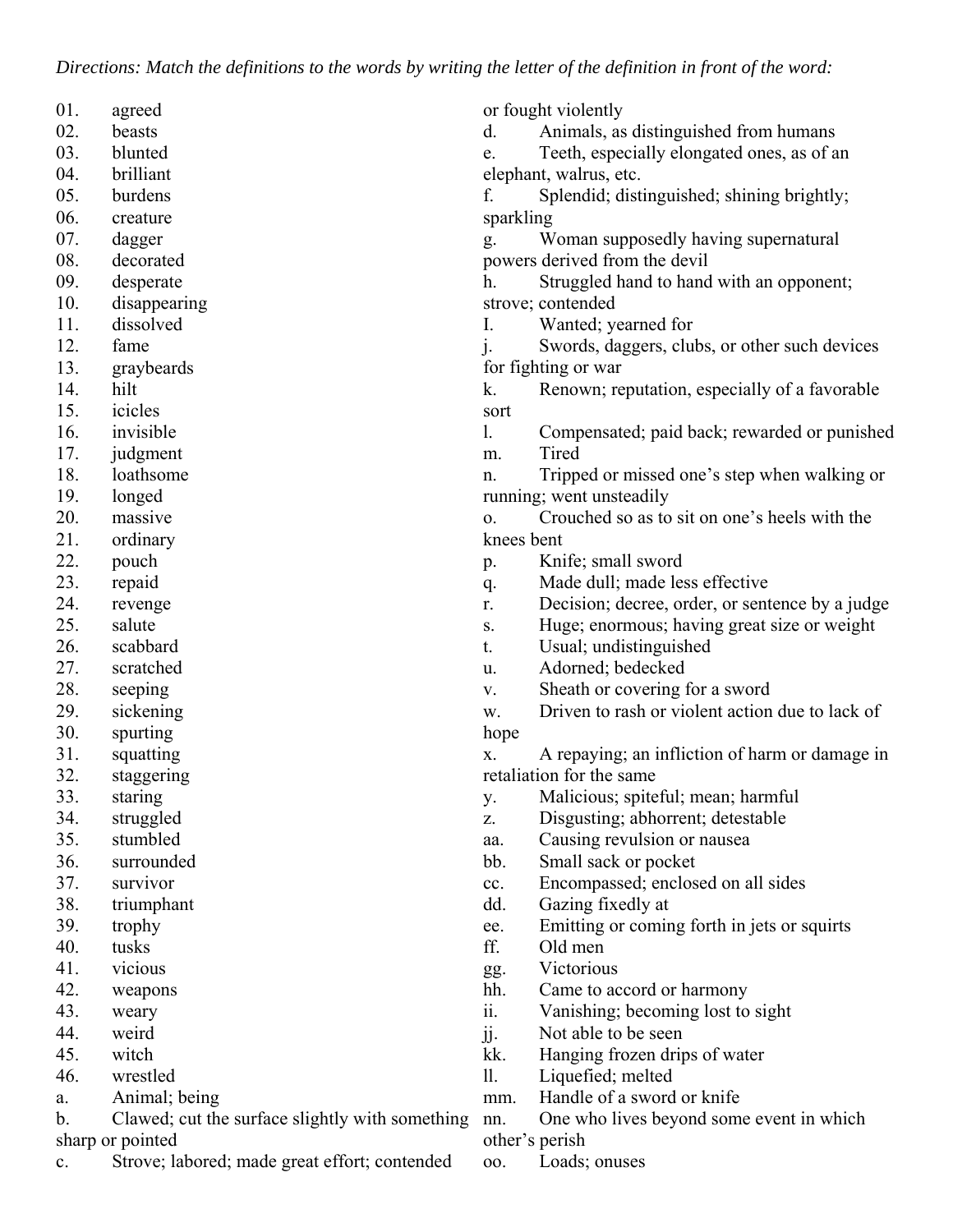pp. Dripping; oozing

qq. Walking unsteadily as from a heavy load,

injury, etc.

rr. Greet or welcome with friendly words or

# **VOCABULARY (BEOWULF'S LAST BATTLE)**

*Directions: Match the definitions to the words by writing the letter of the definition in front of the word:*

| almighty    | urging         |                                                    |
|-------------|----------------|----------------------------------------------------|
| angry       | uttered        |                                                    |
| arches      | wrapped        |                                                    |
| boldly      | a.             | Said                                               |
| breast      | b.             | A mythical creature with wings, scaly skin, and    |
| brief       | breathing fire |                                                    |
| butchered   | c.             | Goodbye                                            |
| calm        | d.             | Arm or leg                                         |
| clashed     | e.             | Set; determined; resolute                          |
| coiled      | f.             | Tranquil; peaceful                                 |
| confidently | g.             | Strip; clear away; remove                          |
| coward      | h.             | A flat or convex, square or oval, piece of wood    |
| daring      |                | or metal used as a guard                           |
| dazzled     | I.             | Chest; upper front part of the torso               |
| deserved    | $\mathbf{j}$ . | In a manner displaying self-assurance              |
| dragon      | k.             | One who lacks courage                              |
| dwelling    | 1.             | Lasted; held up under pressure or adversity        |
| encouraged  | m.             | Resolutely; bravely; daringly                      |
| endured     | n.             | Struck together                                    |
| estates     | 0.             | Curved structure that supports an overhead         |
| exchange    | weight         |                                                    |
| famous      | p.             | Concealed; not visible                             |
| farewell    | r.             | Access; ability to go through or along             |
| firm        | S.             | Grey or silvery, as with age; gray-haired          |
| heavy       | t.             | Curled up in rings                                 |
| hidden      | V.             | Prompting; egging on; encouraging                  |
| hide        | w.             | Taken out of a protective, as of a sword           |
| hoary       | X.             | Covered with thin, flat, overlapping plates        |
| kinship     | у.             | Skin, especially that of an animal                 |
| limb        | z.             | Moved about wildly or violently                    |
| murderous   | aa.            | Spitting forth; shooting forth with the force of a |
| passage     | jet            |                                                    |
| promises    | bb.            | Deadly; lethal; intent on killing                  |
| remained    | cc.            | Loath; reluctant                                   |
| scaly       | dd.            | A giving and taking, one for one, as in gifts,     |
| set         | blows, etc.    |                                                    |
| shield      | ee.            | Home; abode                                        |
| spouting    | ff.            | Lasting only a short time; short-lived             |
| sweep       | gg.            | Urged on; emboldened; heartened                    |
| thrashed    | hh.            | Relationship to, in terms of family, tribe,        |
| trusting    |                | nationality, etc.                                  |
| unsheathed  | ii.            | Lands and attached properties                      |
| unwilling   | jj.            | Merited; had coming to                             |
|             |                |                                                    |

gestures

- ss. Something kept and displayed as a memento
- tt. Strange; eerie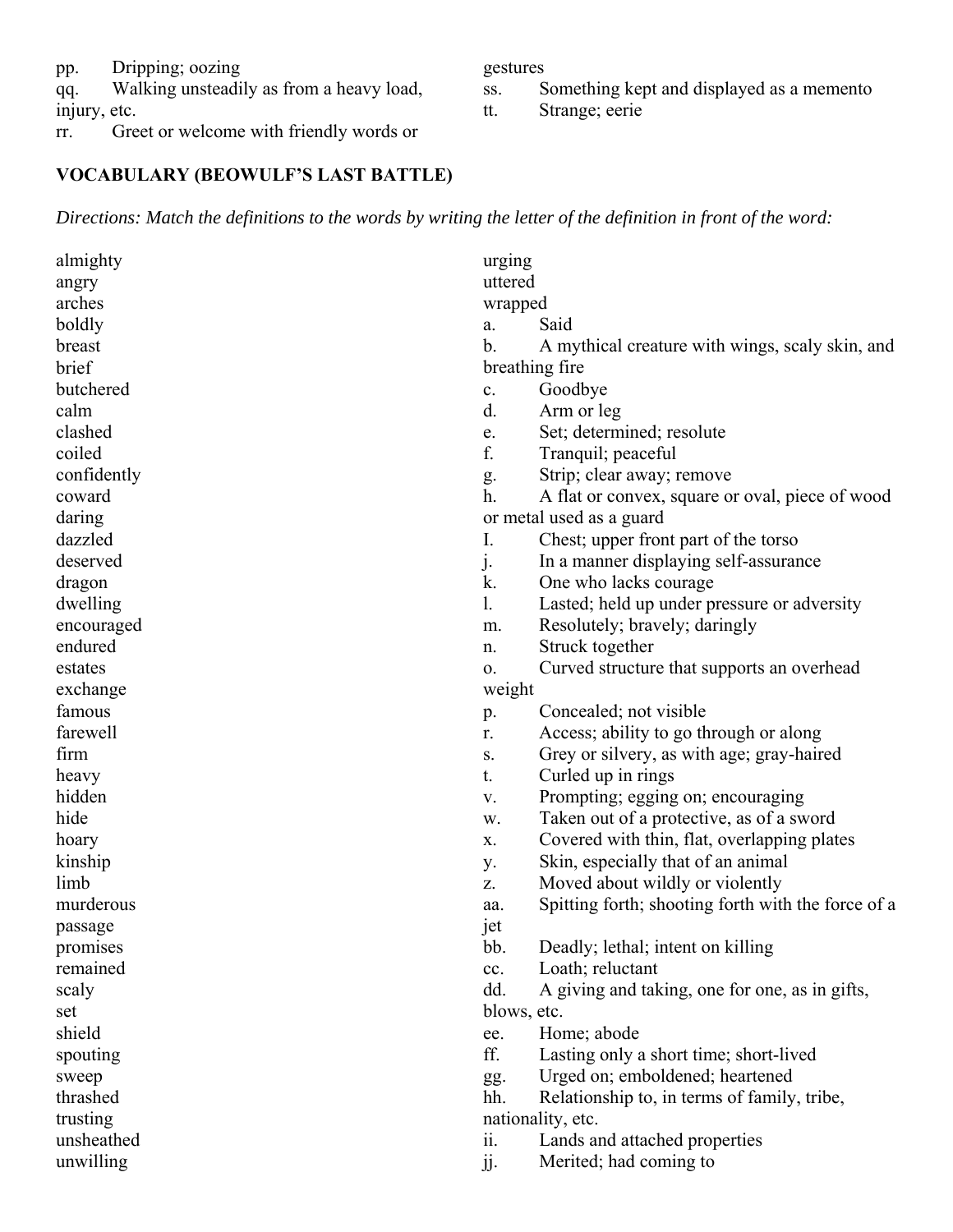- kk. Relied on; had confidence in
- ll. Surprised, aroused admiration in
- mm. Possessing infinite and unlimited power nn. Killed in a brutal of senseless manner;

slaughtered

oo. Stayed behind; lasted

pp. Mad; incensed

qq. Bold courage

- rr. Oaths; oral or written agreements to do something
- ss. Burdened with sorrow; depressed
- tt. Covered around with something as to hide, protect, etc.
- uu. Renowned; of great reputation
- vv. Resolved; determined

# **STUDY QUESTIONS FOR BATTLE WITH GRENDEL'S MOTHER/BEOWULF'S LAST BATTLE**

- 01. What does Beowulf do in order to attack Grendel's mother?
- 02. What exaggeration takes place in line 452?
- 03. What is Grendel's mother compared to in line 454?
- 04. How long had she been in the lake?
- 05. What does "welcomed him" mean in line 458?
- 06. Why was Grendel's mother not able to harm Beowulf at this point?
- 07. Where does she take him?
- 08. With what do the other sea beasts attack Beowulf?
- 09. Cite the alliteration in line 467.
- 10. What beneficial effect does his being carried into the lair of Grendel's mother have on Beowulf?
- 11. Cite the simile that describes the lake.
- 12. What is personified in line 477?
- 13. What effect does Beowulf's sword stroke have on Grendel's mother?
- 14. What is failing Beowulf in this battle?
- 15. What is motivating Beowulf at this point?
- 16. With his redoubled strength, what does he do to Grendel's mother in lines 492-494?
- 17. What weapon does Grendel' mother use to try to kill Beowulf?
- 18. What saves Beowulf?
- 19. What behind-the-scenes force intervenes on Beowulf's behalf?
- 20. What does this say about the narrator?
- 21. Where does Beowulf obtain the weapon with which he kills Grendel's mother?
- 22. Upon killing Grendel's mother, for whom does Beowulf go hunting?
- 23. What does he find?
- 24. What does he take as a trophy?
- 25. Meanwhile, back on shore, what do the warriors think has happened to Beowulf?
- 26. What evidence do they have for thinking this?
- 27. Which onlookers go home as the sun sets?
- 28. What happened to the giant's sword that Beowulf used to kill Grendel's mother?
- 29. What trophies does Beowulf emerge from the lake with?
- 30. Cite the simile in line 563.
- 31. Cite the alliteration in line 573.
- 32. How many men does it take to carry Grendel's skull?
- 33. Cite the alliteration in lines 604-605.
- 34. What does Beowulf say he will do in the first few lines?
- 35. Cite the alliteration in line 610.
- 36. Cite the reasons that Beowulf will use a weapon to fight the marauding dragon.
- 37. Cite parallels in literature/myth/legend about a dragon avenging himself over stolen treasure.
- 38. Cite the alliteration in line 616.
- 39. To what length does Beowulf say he will go in lines 620-622?
- 40. Cite the personification in line 621.
- 41. What does he tell his followers to do?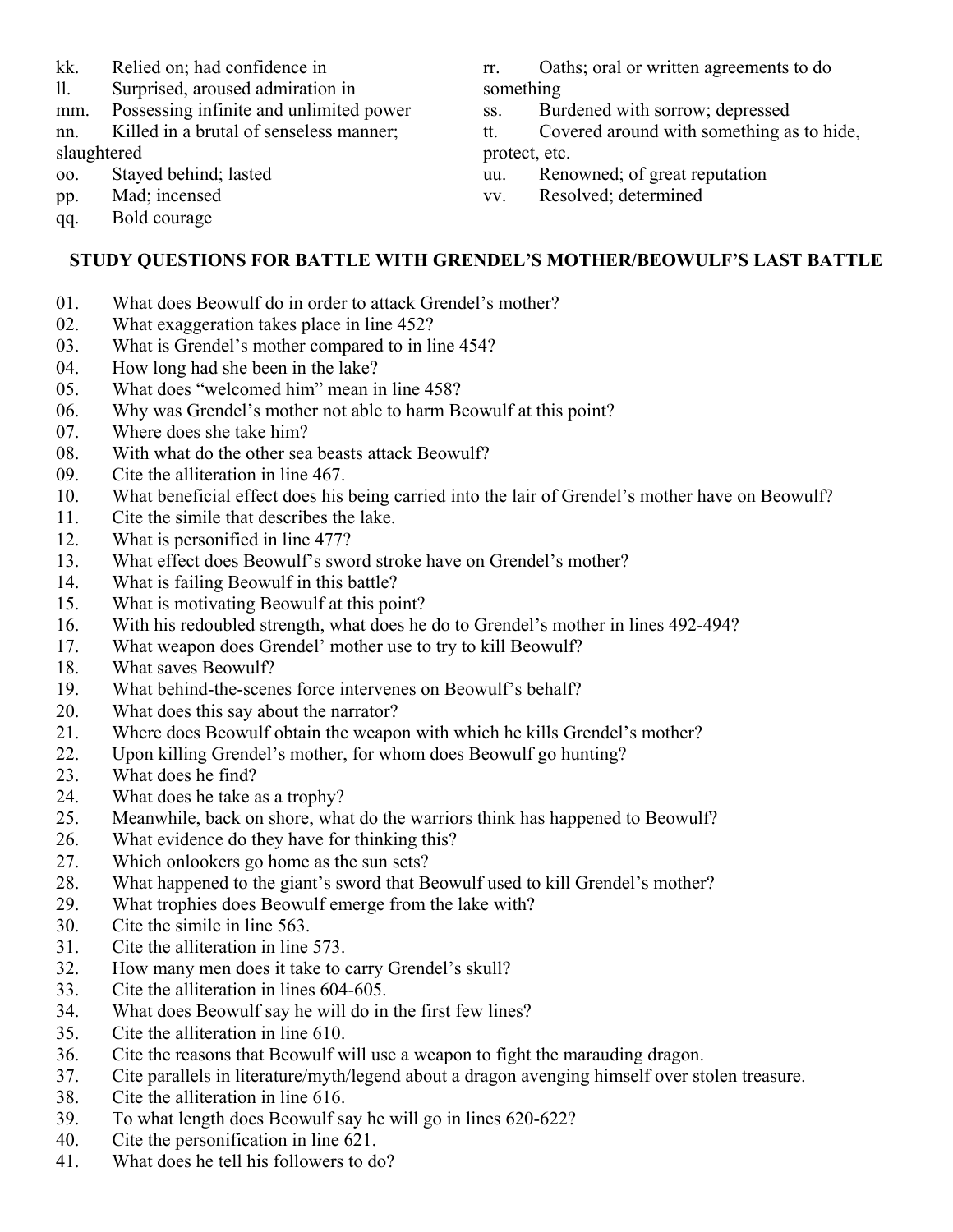- 42. How does Beowulf boast about himself in lines 627-629?
- 43. What are the two possible outcomes of his impending battle, as stated in lines 630-632?
- 44. Cite the alliteration in line 637.
- 45. What impedes the entrance to the dragon's lair?
- 46. How does the dragon feel about Beowulf's approach?
- 47. With what weapon does Beowulf approach the dragon?
- 48. What protects Beowulf at first from the dragon's attack?
- 49. What situation new to his life does Beowulf now find himself in?
- 50. What damage does Beowulf's first strike do to the dragon?
- 51. How does the dragon react to this?
- 52. What has failed Beowulf?
- 53. What is foreshadowed in lines 682-686?
- 54. At this point is Beowulf winning or losing the battle?
- 55. What do his comrades do?
- 56. What does Wiglaf do?
- 57. What memories cause Wiglaf to do this?
- 58. How does Wiglaf feel about Beowulf?
- 59. How does he feel about the other warriors of Beowulf?
- 60. Is Wiglaf willing to give his own life to save Beowulf?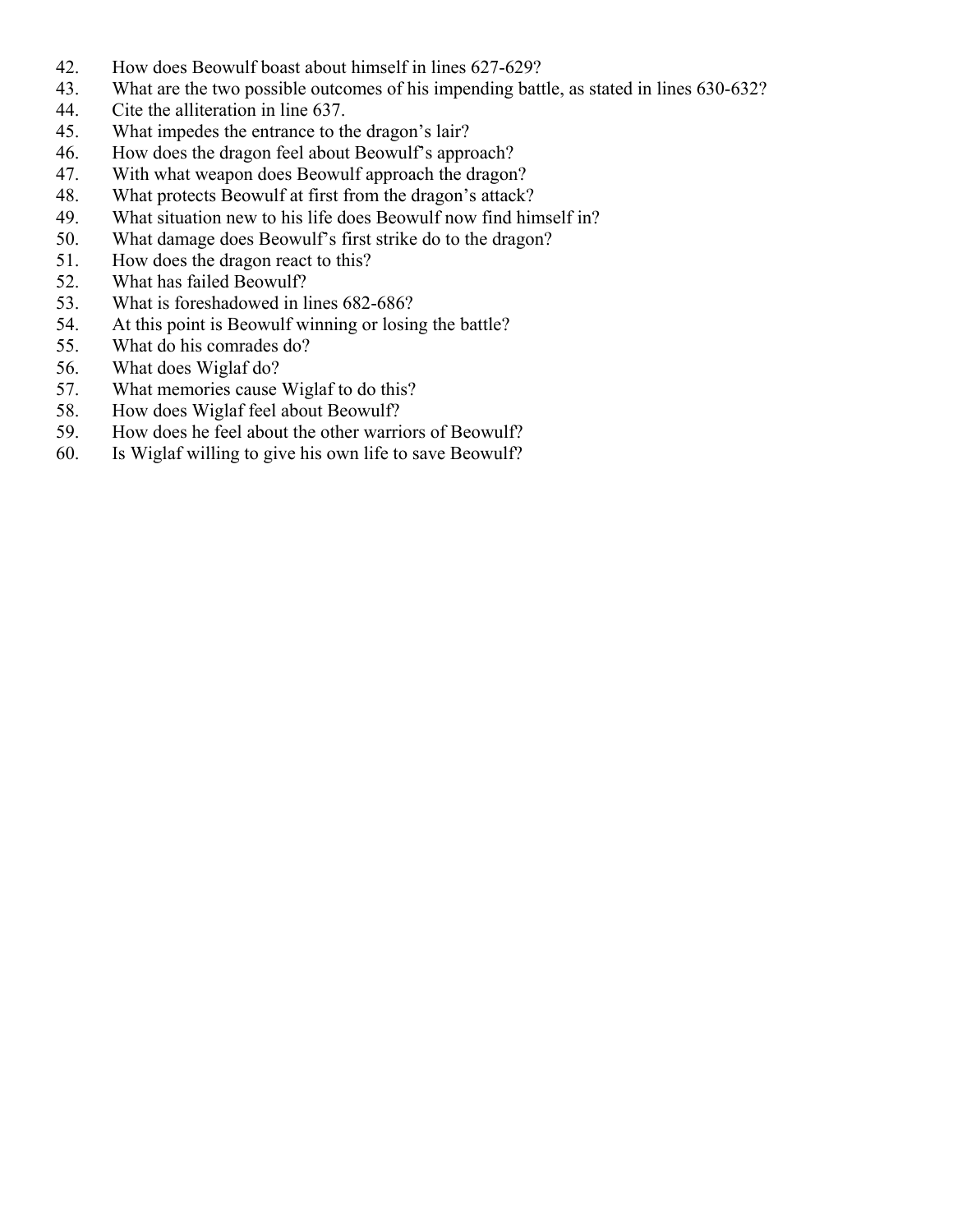#### **GUIDE TO POETRY**

*by Neill J. Chaffin*

A poem is a written or spoken arrangement of words, usually rhythmic and/or rhymed, expressing an idea, emotion, or experience in a way that is typically more powerful, intense, or imaginative than common writing or speech. Poetry is usually the oldest extant form of literature in any culture, and it probably derives from oral recitations, chants, incantations, or rituals predating written language. Putting words into rhythm and/or rhyme makes them easier to remember because of the pattern. The human mind is simply better at remembering patterns. For instance, almost anyone can recite the numbers from one to one hundred accurately. Very few people, however, could recite them in completely random order without leaving any out or repeating any.

The earliest extant poetry in the English language dates from about the 8th century A.D. Examples from this long ago are, to say the least, extremely rare. They include "Beowulf", "The Dream of the Rood", "The Wanderer", and a mere handful of others, originally written in Old English, a form of Germanic, the common ancestor of Modern English, Modern German, and a few other Northern European languages. Here is an example from "Beowulf", with a Modern English translation:

Heald Þu nu, hruse, Nu haeleð ne mostan eorla æhte! Hwæt, hyt ær on ðe gode begeaton GuÞ-deað fornam, foerth-bealo frecne Fyra gehwylene

Hold them now, Earth now hand of man cannot A great tribe's treasures. Truly, from you Brave men got them; battle-death has taken, murderous fighting, the men, one and all.

*(Earth, the hand of man cannot now hold a great tribe's treasures. Brave men surely got them from you. The battle-death of murderous fighting has taken the men, one and all.)*

Note that the poetry does not rhyme: this would have been extremely difficult in Old English. It relies on pattern, rhythm, and syllable count, with a distinct pause, called a *caesura*, in the middle of each line. Few words are obvious to a modern reader, except to a scholar.

Below is an example of English poetry from the 14th century, written in Middle English. It is obviously English, although a little strange sounding. It is from *The Canterbury Tales*, by Geoffrey Chaucer.

The Millere was a stout carl for the nones. Ful big he was of brawn and eek of bones-That preved wel, for overal ther he cam At wrastling he wolde have always the ram. He was short-shuldred, brood, a thikke knarte. Ther was no dore that he nold heve of harte, Or breke it at a renning of his heed. His beerd as any sowe or fox was reed, And therto broad, as though it were a spade. Upon the cop right of his nose he hade A werte, and theron stood a tuft of heres, Rede as the bristles of a sowes eres.

The miller was a chap of sixteen stone, A great stout fellow, big of brawn and bone-And he did well with them for he could go And win the ram *(prize)* at any wrestling show. Broad, knotty, and short-shouldered, he would boast He could heave any door off hinge or post, Or take a run and break it with his head. His beard, like any sow or fox, was red, And broad as well, as though it were a spade. And at its very tip his nose displayed A wart, upon which stood a tuft of hair Red as the bristles in an old sow's ear.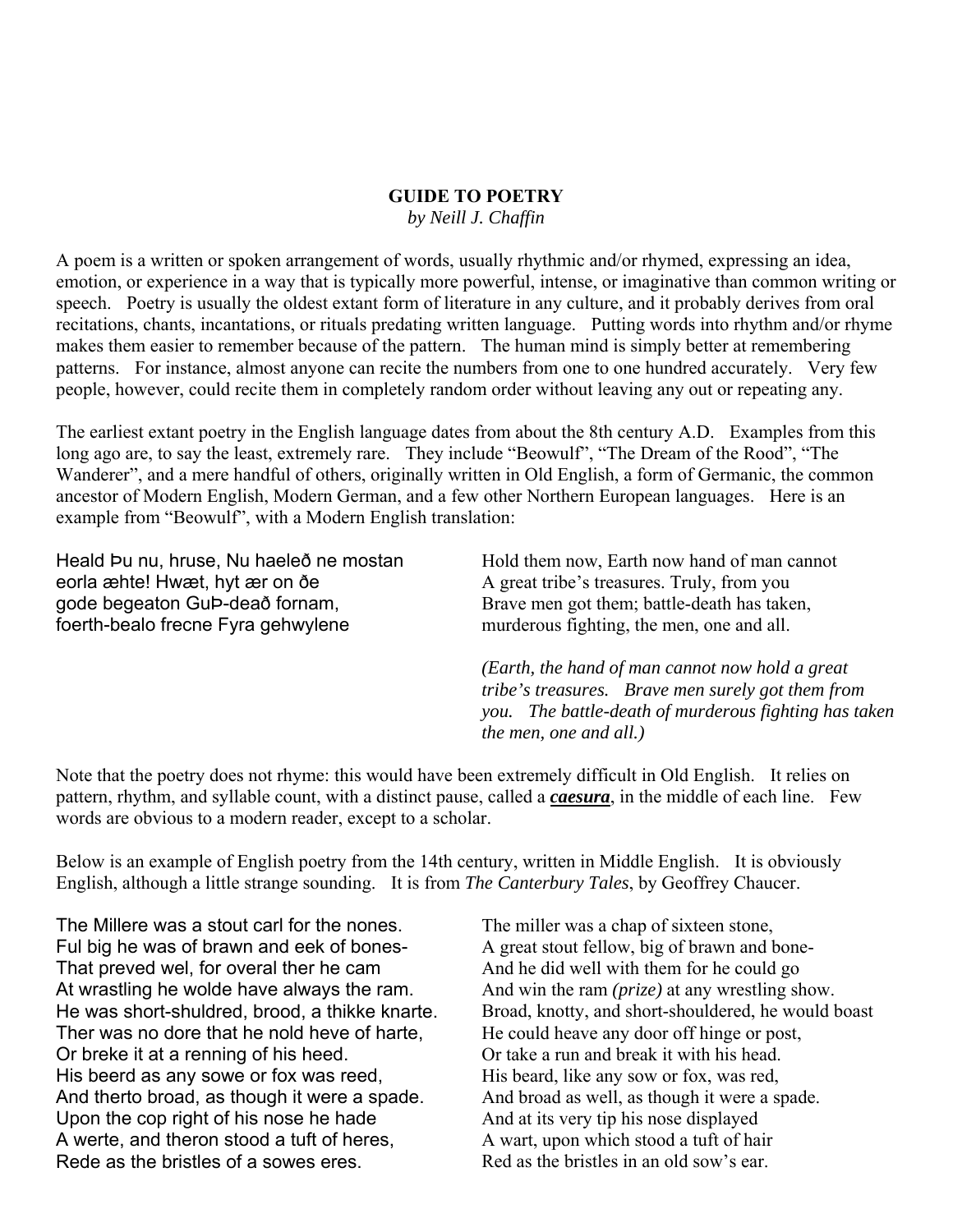Notice, in contrast to the Old English poetry, that the poem now rhymes and has a distinct rhythm based on syllable arrangement. It is *couplet* rhyme: that is, each two lines rhyme. By the time of Shakespeare, during the late 16th and early 17th century, English was pretty much in its modern form, although the spelling was still a little weird.

### **RHYME**

Rhyme is the arrangement of like sounds, usually at the ends of lines. However, lines may rhyme within themselves: this is called *internal rhyme*. A notation system is useful in plotting out the rhyme of a poem. In a rhymed poem, the first line is always labeled "a". Any line that rhymes with it is also labeled "a". The first line that does not rhyme with it is labeled "b". Any line that rhymes with this is also labeled "b", and so forth. Rhyme patterns are many and varied:

| Awake, for morning in the bowl of night,           |   |                                                |
|----------------------------------------------------|---|------------------------------------------------|
| Has flung the stone that puts the stars to flight. |   |                                                |
| And Lo! The Hunter of the East has caught,         | b | this is a <i>quatrain</i> , a four-line stanza |
| The Sultan's turret with a noose of light!         |   |                                                |
| (The Rubaiyat of Omar Khayyam- Edward Fitzgerald)  |   |                                                |

Note that the first, second, and fourth lines rhyme with each other; the third line is different.

| Two roads converged in a yellow wood, | а  |
|---------------------------------------|----|
| And sorry I could not travel both     | h  |
| And be one traveler, long I stood     | a  |
| And looked down one as far as I could | a  |
| To where it bent in the undergrowth.  | h. |
| (The Road Not Taken-Robert Frost)     |    |

Note that the first, third, and fourth lines rhyme with each other; so do the second and fifth.

| I am a man of war and might,<br>a              |                                                        |
|------------------------------------------------|--------------------------------------------------------|
| And know thus much, that I can fight,<br>a     |                                                        |
| Whether I am in the wrong or right.<br>a       |                                                        |
|                                                | these stanzas are <i>triplets</i> , three-line stanzas |
| No woman under heaven I fear,<br>$\mathfrak b$ | rhyming aaa, bbb, etc                                  |
|                                                |                                                        |
| New oaths I can exactly swear,<br>b            |                                                        |
| And forty healths my brain will bear.          |                                                        |

Note that this is in three-line stanzas, with all three lines of each stanza rhyming. These are called *triplets.*

Sometimes lines rhyme within themselves. This is called *internal rhyme*. Note the example from *The Lord of the Rings*, by J.R.R. Tolkien.

| Farewell we call to hearth and hall!    | a |
|-----------------------------------------|---|
| Though wind may blow and rain may fall, | a |
| We must away ere break of day           | h |
| Far over wood and mountain tall.        | a |
|                                         |   |
| To Rivendell, where Elves yet dwell     | с |
| In glades beneath the misty fell,       | C |
| Through moor and waste we rid in haste, |   |

farm over an *quatrains*, four-line stanzas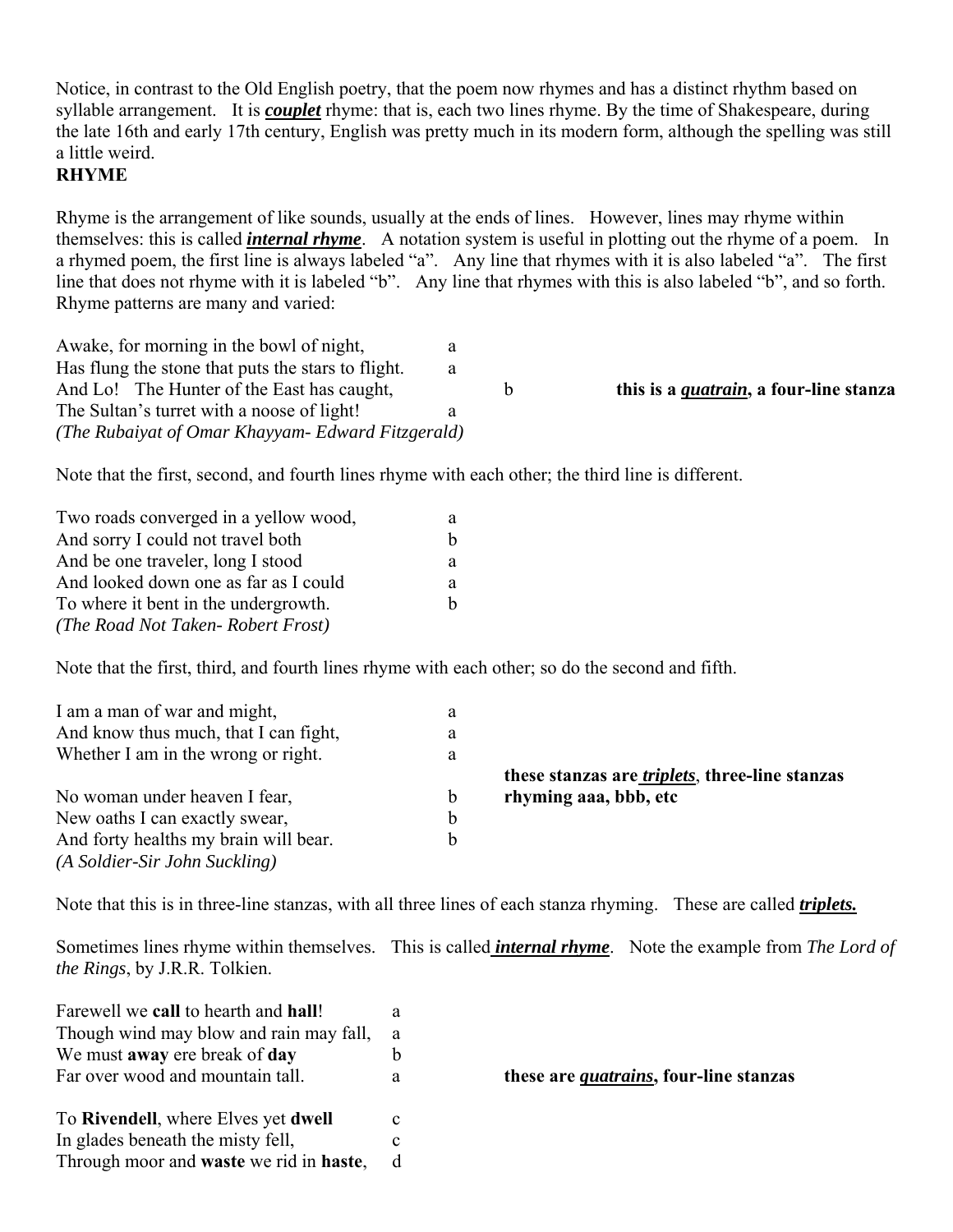And whither then we cannot tell.  $\qquad c$ 

Note the bold-faced words **within** some of the lines also rhyme. That is an example of internal rhyme. The internal rhyme also interlocks with the end rhyme! **FOOT**

Whether rhymed or not, a poem often displays a distinct rhythm. Words, and thus sentences, have a natural pattern of stressed and unstressed syllables. Careful selection and arrangement of words in lines of poetry can develop a definite rhythm. Patterns of stressed and unstressed syllables is called *foot.* Note the marks that are used to denote stressed and unstressed syllables.

*Iambic foot* -one unstressed syllable followed by one stressed. Note that in the following examples, only the first syllable is stressed.

*about regain connive distress employ discern*

*Trochaic foot* -one stressed syllable followed by one unstressed. Note that in the following words, only the second syllable is stressed.

*golden rabid danger haggard mortal nostril*

**Anapestic foot** -two unstressed syllables followed by one stressed. Note that in the following words, only the last syllable is stressed.

*appertain gazetteer volunteer emigrè employee*

*Dactylic foot* -one stressed syllable followed by two unstressed. Note that in the following words, only the first syllable is stressed.

*bigamy progeny algebra carefully company simile*

*Spondee* -this is simply an extra stressed syllable at the end of a line of poetry.

#### **METER**

Meter is the number of repetitions of poetic foot in each line of poetry. Meter is seldom perfect; in fact, perfect meter tends to make a poem seem "sing-song".

| monometer(1) | dimeter(2)       | $t$ rimeter $(3)$ | tetrameter(4) | pentameter(5) |
|--------------|------------------|-------------------|---------------|---------------|
| hexameter(6) | heptameter $(7)$ | octameter(8)      | nonameter(9)  | decamer(10)   |

Of course, few if any poems display an extremely short or an extremely long meter. Most are trimeter, tetrameter, or pentameter. Sometimes the lines vary in meter, often in a distinct pattern.

The Assyrian came down like a wolf on the fold, And his cohorts were gleaming in silver and gold; **anapestic tetrameter** And the sheen of their spears was like stars on the sea, **this is** *couplet rhyme***, each two lines** When the blue wave rolls nightly over deep Galilee. **rhyming: aa, bb, etc** *(The Destruction of Sennacherib-George Gordon, Lord Byron)* 

Ye who believe in affection that hopes and endures and is patient; Ye who believe in the beauty and strength of a woman's devotion;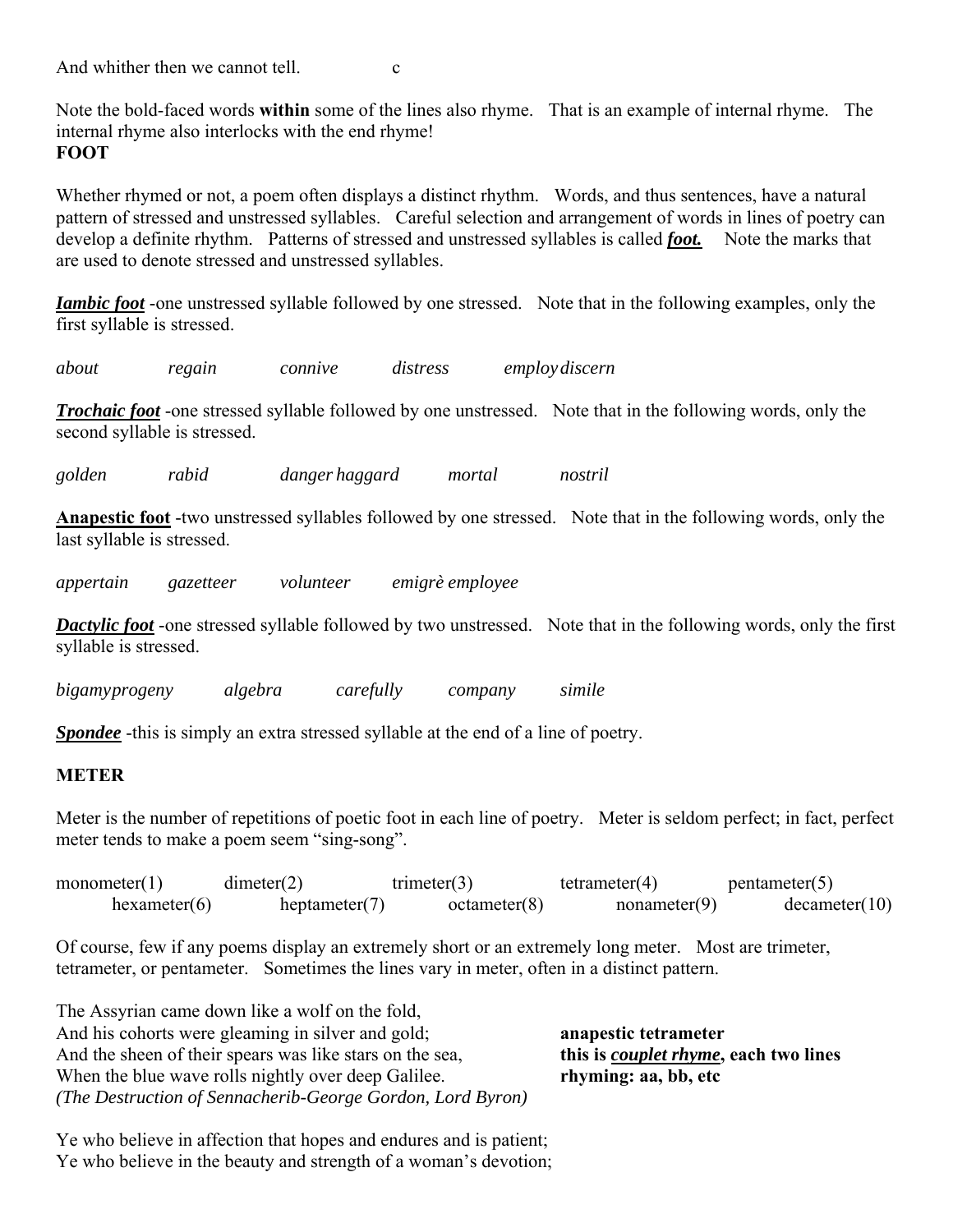This is the forest primeval. The murmuring pines and the hemlocks, **dactylic pentameter** Bearded with moss and in garments green, indistinct in the twilight. *(Evangeline-Henry Wadsworth Longfellow)* I like to see it lap the Miles-And lick the Valleys up-<br>And stop to feed itself at Tanksalternating lines of iambic tetrameter and iambic trimeter And then-prodigious step. **this is a** *quatrain***, a four-line stanza** *(I Like To See It Lap the Miles-Emily Dickinson)*

About, about in reel and rout, The death fires danced at night. The waters, like a witch's oils, **alternating lines of iambic tetrameter and iambic trimeter** Burnt blue and green and white. *(The Rime of the Ancient Mariner-Samuel Taylor Coleridge)*

Hurriedly, hurriedly over the plain, Rushes the smoking and billowing train. **dactylic trimeter with a spondee at the end of each line** Harder and harder its smoking stack blows. **this is a** *quatrain***, a four-line stanza** Faster and faster its giant form goes. **this is** *couplet rhyme***, each two lines rhyming aa, bb, etc.**

In the dark of the night as the moon's glowing bright, And the wind in the trees makes a murmuring sound, So the birds in the trees sing their nocturnal songs, **anapestic tetrameter** And the man goes outside and yells "Stop making noise!" **this is a** *quatrain***, a four-line stanza** *(Disturbed Sleep -Neill J. Chaffin)*

#### **REPETITION (SOUNDS, WORDS, PHRASES)**

The repetition of sounds, words, and phrases is a common poetic device. Repetition builds a pattern that is easy to remember, which hearkens back to the origins of poetry as an oral tradition.

*Alliteration* is the repetition of beginning sounds in words.

| An Austrian army, awfully arrayed,<br>Boldly by battery besieged Belgrade.<br>(The Siege of Belgrade-Alexander Alaric Watts) | a real tour de force of alliteration, this poem begins every<br>word in a line with the same sound, continuing to the next<br>sound to begin the words in the next line, and so on<br>through the entire alphabet and back to "a" again |
|------------------------------------------------------------------------------------------------------------------------------|-----------------------------------------------------------------------------------------------------------------------------------------------------------------------------------------------------------------------------------------|
| About, about, in reel and rout<br>The death-fires danced at night;                                                           | note the $a$ 's and r's in the first line, the $d$ 's in the second<br>line, the $w$ 's in the third line,                                                                                                                              |
| The water, like a witch's oils,                                                                                              | and the $b$ 's and $a$ 's in the last line                                                                                                                                                                                              |

Burnt green and blue and white. *(The Rime of the Ancient Mariner-Samuel Taylor Coleridge)*

#### **ASSONANCE**

*Assonance* is the repetition of vowel sounds within words.

Eagerly I wished the morrow, vainly I had sought to borrow **note the "a" and "" sounds in the first** From my books surcease of sorrow, sorrow for the lost Lenore, **two lines, and the " " and "a" sounds**  For that rare and radiant maiden whom the angels name Lenore. **in the last line** *(The Raven -Edgar Allan Poe)*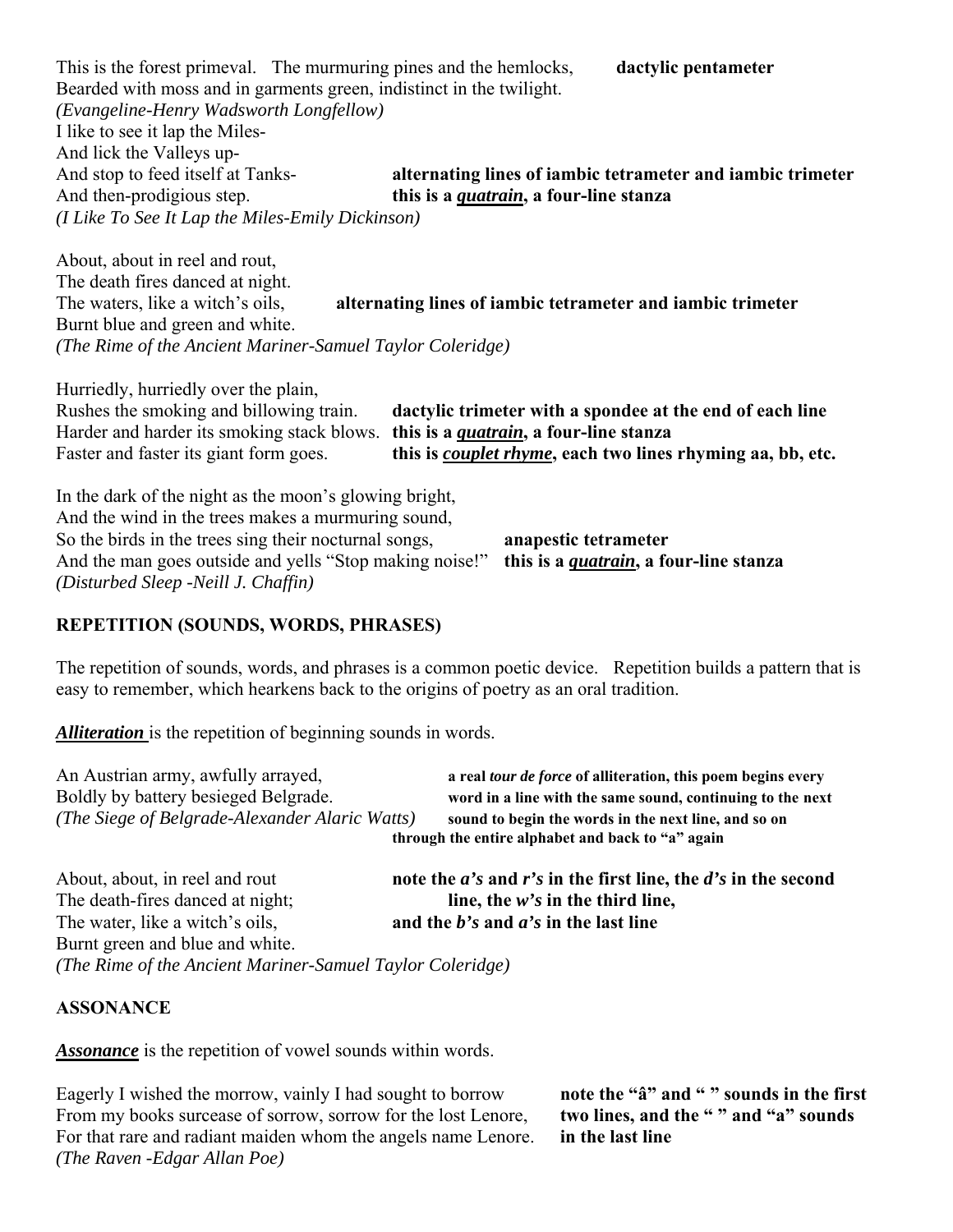Hear the sledges with their bells, silver bells! **note throughout the poem the prevalence of** What a world of merriment their melody foretells! "e", ", and "", as well as "a" What a world of merriment their melody foretells! How they tinkle, tinkle, tinkle in the icy air of night While the stars that oversprinkle all the heavens Seem to twinkle in a crystalline delight! *(The Bells--Edgar Allan Poe)*

### **CONSONANCE**

*Consonance* is the repetition of consonant sounds within words.

And the silken, sad, uncertain rustling of each purple curtain, **Note that is not a vector Note the repetition** Thrilled me, filled me with fantastic terrors no mortal ever dared to dream before, **of "s"sounds, the**  So that to still the beating of my heart I stood repeating "'Tis some visitor entreating... **"l" sounds, and the** *(The Raven -Edgar Allan Poe)* **"t" sounds**

How they tinkle, tinkle, tinkle in the icy air of night **note the repetition of the "k" sounds and the** While the stars that oversprinkle all the heavens Seem to twinkle in a crystalline delight! *(The Bells--Edgar Allan Poe)*

## **WORDS**

*Words* may be repeated in poems.

How in tolling, tolling, tolling, in that muffled monotone, **the repetition of "tolling" imitates the repeated** Feel a joy in so rolling on the human heart a stone. **sounds of a bell** *(The Bells--Edgar Allan Poe)*

**Another example from Poe's work is the word "nevermore" in the stanzas of his poem "The Raven".**

#### **PHRASES**

*Phrases* may be repeated in poems.

Booth led boldly with his big bass drum, *(Are you washed in the blood of the Lamb?)* **note the repeated phrase, evoking the**  The saints smiled gravely, and they said, "He's come." **feeling of a church hymn** *(Are you washed in the blood of the Lamb?)* Walking lepers followed, rank on rank, Lurching bravos from the ditches dank. *(Are you washed in the blood of the Lamb?) (General William Booth Enters into Heaven-Vachel Lindsay)*

Tree and flower and leaf and grass, Let them pass! Let them pass! **note the repeated phrases** Hill and water under sky, Pass them by! Pass them by! Apple, thorn, and nut, and sloe, Let them go! Let them go!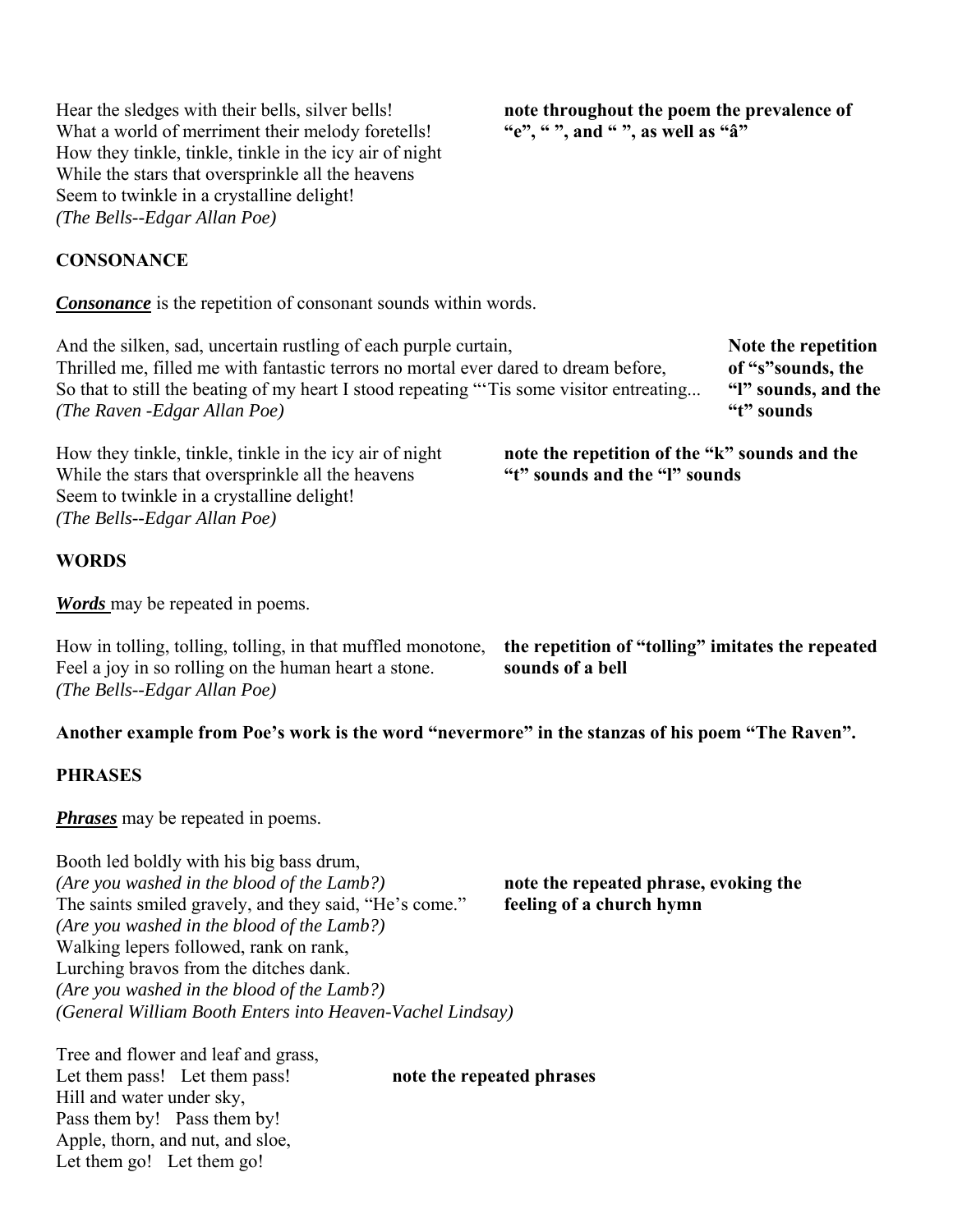# *(From a poem in The Lord of the Rings-J.R.R. Tolkien)*

# **A POETIC GLOSSARY**

| alliteration | the repetition of initial (beginning) sounds in words                                     |
|--------------|-------------------------------------------------------------------------------------------|
| assonance    | the repetition of vowel sounds within words                                               |
| blank verse  | unrhymed poetry                                                                           |
| caesura      | a distinct pause or rest in the middle of lines of poetry                                 |
| consonance   | the repetition of consonant sounds within words                                           |
| couplet      | two-line stanzas; also any stanzas rhyming aa, bb, cc, etc.                               |
| epic         | a long narrative poem in a dignified style, concerning heroes, history, folklore, etc.    |
| foot         | the pattern of stressed and unstressed syllables in words                                 |
| haiku        | a Japanese poetry form of three lines, with syllable count of 5-7-5                       |
| idyl/idyll   | a short poem describing a simple, peaceful, pastoral or rural scene                       |
| lay          | a short narrative poem often intended to be sung                                          |
| limerick     | a nonsense poem of five lines in anapestic foot, usually rhymed aabba                     |
| meter        | the number of repetitions of patterns of stressed and unstressed syllables                |
| ode          | a poem addressed to a person or thing, expressing praise, admiration, great feeling, etc. |
| quatrain     | any four-line stanza                                                                      |
|              | refraina repeated word or phrase, often at the end of a stanza                            |
| rhyme        | the arrangement of like sounds, either at the ends of lines or internally or both         |
|              | sonnet either Shakespearean or Petrarchan, a fourteen-line poem in iambic pentameter      |
| spondee      | an extra stressed syllable at the end of a line of poetry                                 |
| stanza       | the divisions of a poem, analogous to paragraphs in prose                                 |
| tanka        | a Japanese poetry form of 5 lines, with syllable count of 5-7-5-7-7                       |
| tercet       | any three-line stanza                                                                     |
| terza rima   | a poem of three-line stanzas, with an interlocking rhyme of aba, bcb, cdc, etc.           |
| triplet      | a three-line stanza rhyming aaa                                                           |
|              | <b>GUIDE TO PREPOSITIONAL PHRASES</b>                                                     |

*by Neill J. Chaffin* 

A *preposition*, one of the eight *parts of speech*, is a word that relates its object to some other word in the sentence. A *prepositional phrase* is a group of words beginning with a preposition and ending with a noun or pronoun that is the *object of the preposition*. There may be additional words between the preposition and its object. A prepositional phrase may be part of a larger structure in a sentence, such as a *dependent clause*, *verbal phrase*, etc. Prepositional phrases function as *adjectives* or as *adverbs*.

#### **The common prepositions are:**

| aboard  | around  | between    | except | of            | through    |
|---------|---------|------------|--------|---------------|------------|
| about   | at      | beyond     | for    | off           | throughout |
| above   | before  | but        | from   | <sub>on</sub> | to         |
| across  | behind  | bv         | 1n     | onto          | toward     |
| after   | below   | concerning | inside | out           | under      |
| against | beneath | despite    | into   | over          | underneath |
| along   | beside  | down       | like   | past          | until      |
| among   | besides | during     | near   | since         | upon       |

There are many more prepositions in English, too many to list. Some prepositions, called *compound prepositions*, consist of more than one word:

| according to | as well as | in addition to | by means of |
|--------------|------------|----------------|-------------|
| aside from   |            | in front of    |             |
| as of        |            | in place of    |             |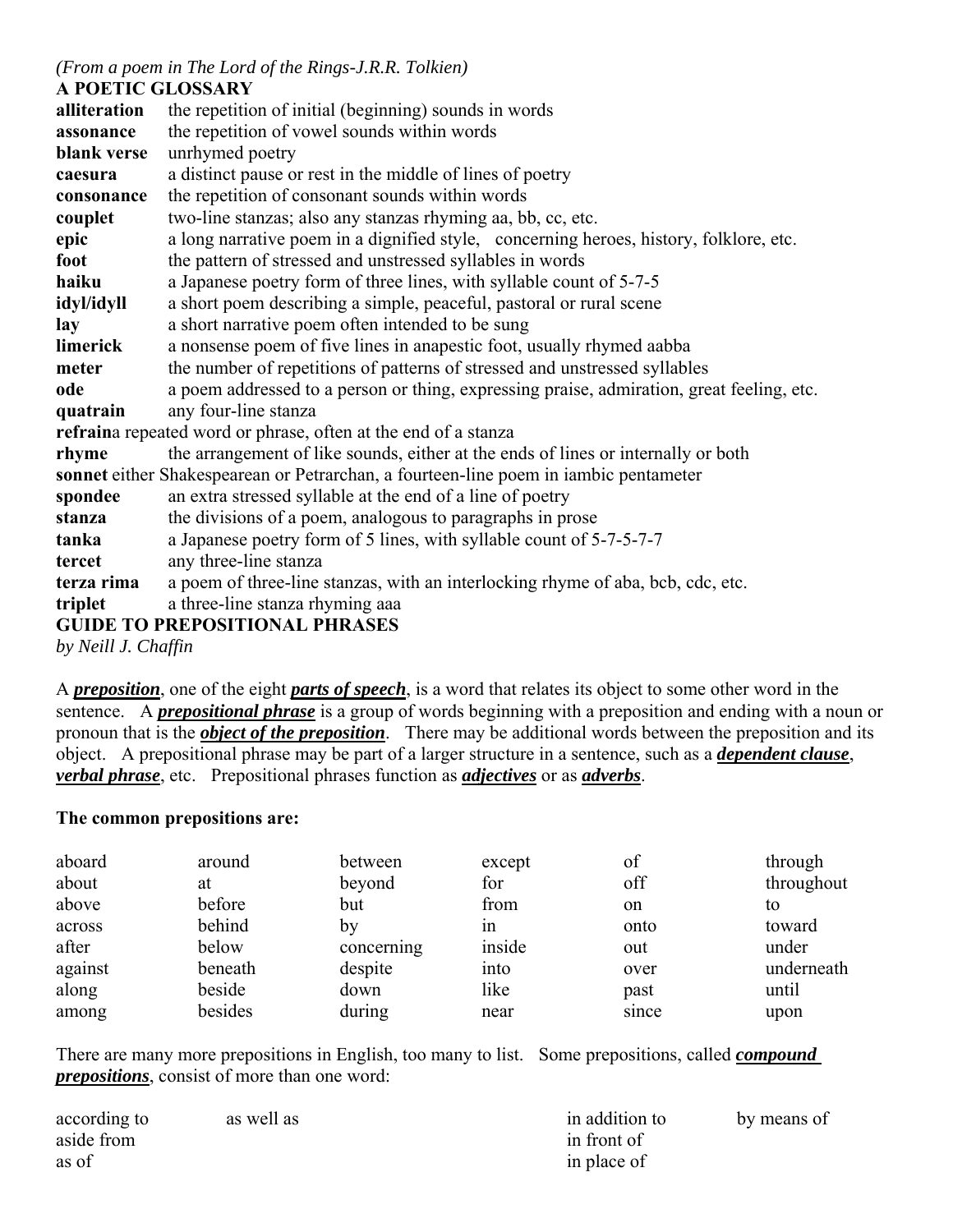in spite of instead of out of prior to with regard to

on account of because of

#### **Prepositional phrases:**

| aboard the ship  | at the party              | but the man            | in front of the house    |
|------------------|---------------------------|------------------------|--------------------------|
| about the house  | before the dance          | by the river           | in place of a song       |
| above the lake   | behind the barn           | according to the plan  | in regard to that note   |
| across the fence | below the ceiling         | aside from the injury  | in spite of the problems |
| after the storm  | <b>beneath</b> the street | as of tomorrow         | instead of sausage       |
| against the war  | beside the building       | as well as the jacket  | on account of the rain   |
| along the road   | besides this part         | because of the storm   | out of the water         |
| among the cattle | between the pages         | by means of a ladder   | prior to our meeting     |
| around the town  | beyond the field          | in addition to the cat | with regard to the sale  |

A prepositional phrase may be a *compound phrase*; that is, more than one phrase joined with a *conjunction*.

over the house **and** past the road after the wind **and** before the rain by the fence **but** behind the car

in the road **yet** out of the way down the path **and** past the tree **either** by the car **or** on the deck into the pool **and** under the water to the store **or** to the church **neither** from him **nor** from her

A prepositional phrase may have a *compound object*; that is, more than one object of a single preposition.

| in spite of the rain and wind                                | either by planning or effort               | among sheep, cows, and pigs |
|--------------------------------------------------------------|--------------------------------------------|-----------------------------|
| after the <b>dinner</b> and the <b>speech</b>                | by way of <b>walking</b> or <b>running</b> | under trees and bushes      |
| because of the hunger and sickness with courage and strength |                                            | due to age and illness      |

Do not confuse a prepositional phrase with an *infinitive phrase*: a prepositional phrase will never contain a verb. An infinitive phrase is the word "to" followed by a *verb.*

| to the field and beyond <i>(prepositional phrase)</i> | to <b>go</b> quickly and carefully <i>(infinitive phrase)</i> |
|-------------------------------------------------------|---------------------------------------------------------------|
| to the store and back ( <i>prepositional phrase</i> ) | to <b>hide</b> the presents <i>(infinitive phrase)</i>        |

The object of a preposition may be a *gerund*, a present participle of a verb *used as a noun*:

with much moaning and **groaning** (*gerunds as compound objects of a preposition)* by quick **thinking** *(gerund as the object of a preposition)*

Some prepositions may be used as other parts of speech, especially as *adverbs:*

| <b>down</b> the river <i>(down as a preposition)</i>   | to sit <b>down</b> ( <i>down as an adverb</i> )          |
|--------------------------------------------------------|----------------------------------------------------------|
| <b>up</b> the creek ( <i>up as a preposition</i> )     | standing <b>up</b> ( <i>up as an adverb</i> )            |
| <b>after</b> the dance <i>(after as a preposition)</i> | the work came <b>after</b> ( <i>after as an adverb</i> ) |

If you begin a sentence with a string of more than one prepositional phrase, put a comma after the string of phrases, unless the subject and verb are inverted: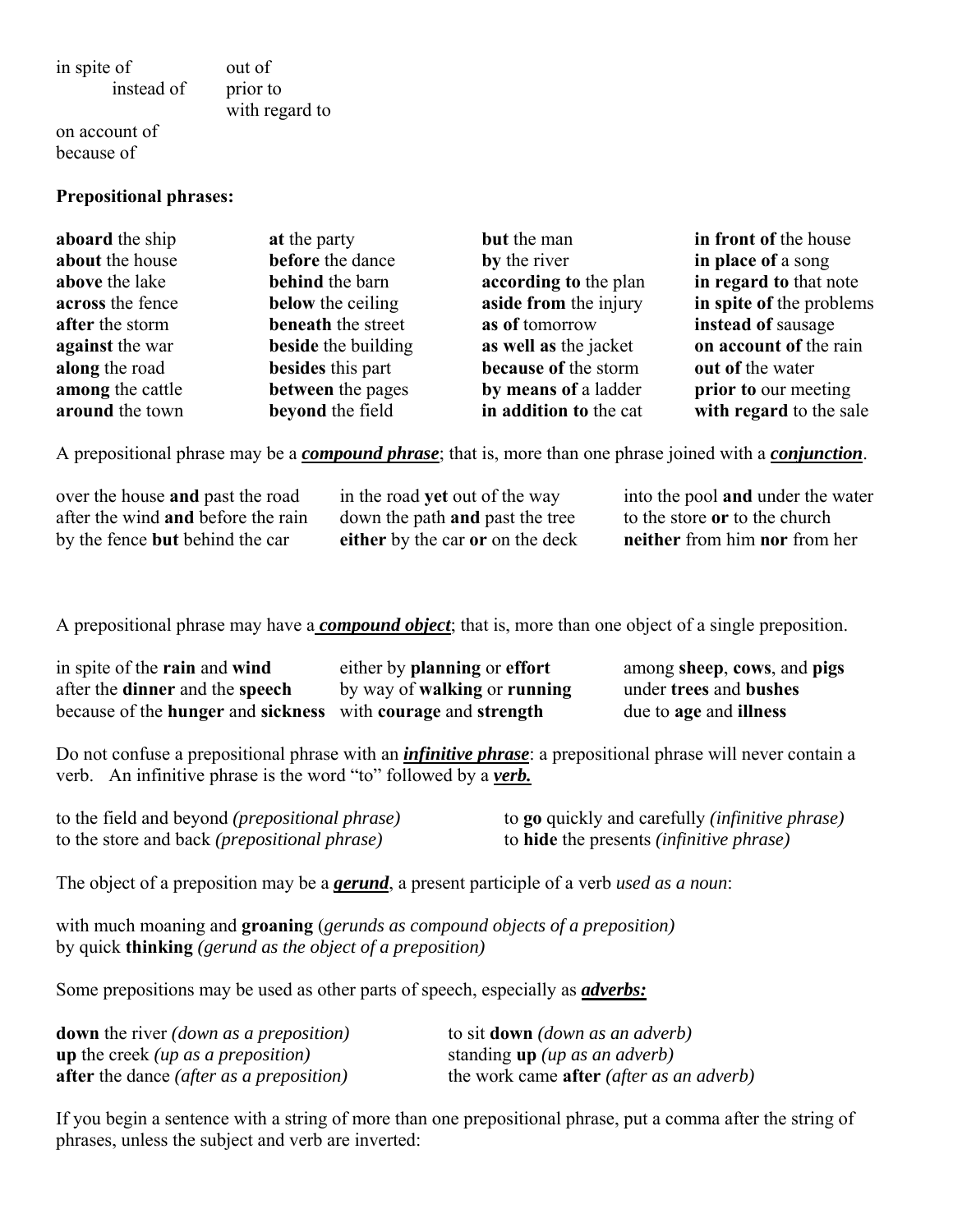**Beyond the field and into the edge of the woods**, the journey grows more dangerous. *(string of phrases)* **Beyond the field and into the edge of the woods** raced the deer. *(note the inverted subject and verb)* **Over the house and into the yard**, the construction crew lifted the building materials. *(string of phrases)* **Over the house and into the yard** flew the baseball. *(note the inverted subject and verb)*

Sometimes you will need a comma after a prepositional phrase that introduces a sentence if the prepositional phrase ends in a number:

By April 17, **2010**, construction was well into its final phase.

Sometimes you will need commas to set off a prepositional phrase used as an *interrupter*:

Those new books, **by the way**, need to be put onto the shelves. His reputation, **in spite of the news**, seemed to remain untarnished.

It is possible, but not common, for an adjective modifying the object of a preposition to come after the object of the preposition. It is still part of the prepositional phrase:

On an old car, **beat up and rusty**, sat a large black cat. *(On an old beat up and rusty car, sat a large black cat.)*

Prepositional phrases may be classified as *adjective phrases* or as *adverb phrases*, depending on what information they are conveying:

The man **in the vard** is my brother. *(adjective phrase)* A man is standing **in the vard**.*(adverb phrase) (the phrase indicates which man) (the phrase indicates where he is standing)* **GUIDE TO VERBS** *by Neill J. Chaffin*

A *verb*, or *simple predicate*, is a word that shows action or a state of being. *Action verbs* may be further classified as *transitive* or *intransitive*. A transitive verb is an action verb that has a *direct object*. An intransitive verb is an action verb that does not have a direct object. Most "state of being" verbs are *linking verbs*. A linking verb is a non-action verb that is followed by a *subject complement* such as a *predicate nominative*, a *predicate adjective*, or a *predicate pronoun*. The verb is the most important word or words in the *complete predicate* of a sentence. A *verb phrase* is a verb, or simple predicate, consisting of more than one word.

All sentences may be divided into two parts: the *complete subject* and the complete predicate. The complete subject is the *simple subject* and all its modifying words and phrases. The complete predicate is the simple predicate, or verb, and all of its modifying words, phrases, or objects.

| The tall boys in the back of the room     | talked quietly to each other.           |
|-------------------------------------------|-----------------------------------------|
| (complete subject)                        | <i>(complete predicate)</i>             |
| <b>boys</b> is the simple subject         | talked is the simple predicate, or verb |
| Over a broad field and small stream raced | a panicked deer.                        |
| <i>(complete predicate)</i>               | (complete subject)                      |
| raced is the simple predicate             | deer is the simple subject              |

We will mainly concern ourselves with the simple predicate, or verb, in this guide.

We **ate** lunch in the cafeteria.*(ate is an action verb)* We **had been** there before.*(had been is a non-action verb)*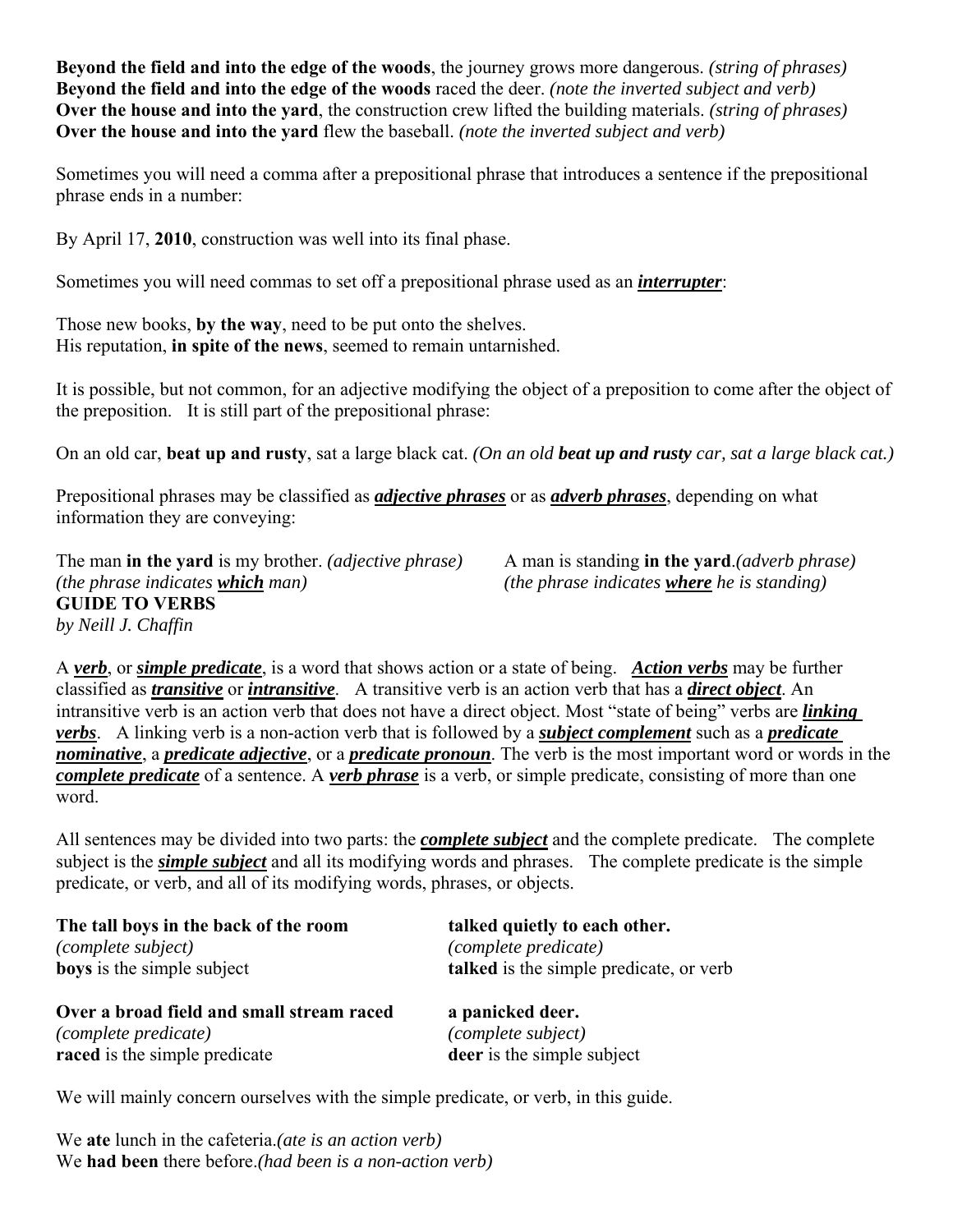**Did** they **go** to the lecture?*(Did go is an action verb)* **note that the verb phrase is interrupted** Those **are** the new books.*(are is a linking non-action verb)* They **could** not **be found**. *(could be found is an action verb)* **note that the verb phrase is interrupted**

All sentences must have a verb. Sometimes there is more than one verb. If a subject shares two or more verbs, the verb is said to be a *compound verb.*

The men **talked**, **drank** coffee, and **watched** the news. *(talked, drank, and watched are a compound verb)*

As mentioned above, a *verb phrase* is a simple predicate, or verb, that consists of more than one word. A verb phrase may consist of up to four words. Sometimes the verb phrase is interrupted. The verb phrase consists of the *main verb*, which is always the last word in the verb phrase, and as many as three *helping or auxiliary verbs.* A main verb and its various helping verbs can be combined in many ways to express any action, sequence of action, or state of being imaginable. These various combinations are called the *verb tenses.*

There are only twenty-three helping verbs in the entire English language:

|  |                                                           |  |  |  | am are is was were be been being have has had do |  |
|--|-----------------------------------------------------------|--|--|--|--------------------------------------------------|--|
|  | does did may might must can could would should shall will |  |  |  |                                                  |  |

Of course, some of these may be used as main verbs:

| We <b>have</b> that book. (have is the main verb)       | We have not yet arrived.(have is one of the helping verbs)                      |
|---------------------------------------------------------|---------------------------------------------------------------------------------|
| They <b>do</b> good work.( <i>do is the main verb</i> ) | They <b>do</b> not <b>understand</b> .( <i>do is one of the helping verbs</i> ) |

Words like **will, might, can, being**, and **must** may also be used as nouns.

| They can finish the work. (can is a helping verb) The can of soup is on the table. (can is a noun)  |  |
|-----------------------------------------------------------------------------------------------------|--|
| He will succeed in the job. (will is a helping verb) He lacks the will to succeed. (will is a noun) |  |

*Verb phrases,* as mentioned above, may be interrupted, as by a subject or an adverb. The interrupting word is **never** a part of the verb phrase:

We **had** always **considered** him a friend. *(always, an adverb, interrupts the phrase)* **Did** you **think** about the new arrangement? *(you, a pronoun, interrupts the phrase)* They **might** never **have been seen** without your lantern. *(never, an adverb, interrupts the phrase)*

Remember that the last word in a verb phrase is always the *main verb*. In the three sentences just above, "considered", "think", and "seen" are the main verbs.

#### **TRANSITIVE, INTRANSITIVE, AND LINKING VERBS**

As previously mentioned, a *transitive verb* is an action verb with a *direct object*. An *intransitive verb* is an action verb without a direct object. A *linking verb* is a non-action verb that links a *subject complement* such as a predicate nominative, a predicate adjective, or a predicate pronoun, back to the subject of the sentence.

They **caught** many **fish** on their trip.*(fish is the direct object of caught; caught is therefore a transitive verb)* They were **caught** by the police. *(caught is an action, but there is no direct object; thus, caught is intransitive)* The **girls** on the team **were** very **tall**. *(were is a linking verb; it links the adjective tall to the subject, girls)* The elderly **man is** my **grandfather**. *(is is a linking verb; it links the noun grandfather to the subject, man)* The **one** in the picture **was I**. *(was is a non-action linking verb; it links the pronoun I to the subject, one)* That **has** always *been*! (*Has been* is *a non-action verb*, *but not linking. It does not link anything to the subject)*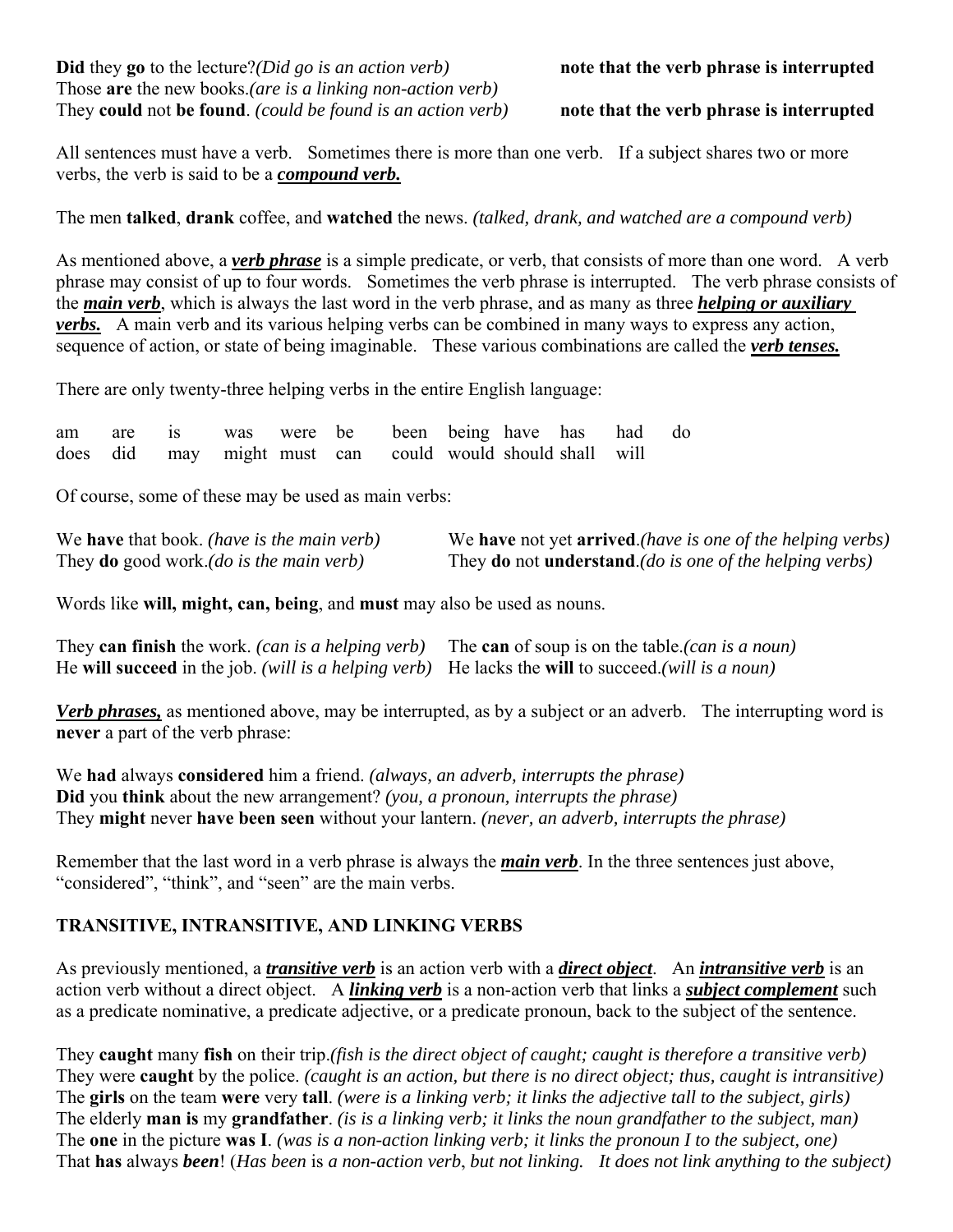Note that a *direct object* answers the questions *who?*or *what?* after an action verb. A *subject complement*, be it a noun, adjective, or pronoun, either describes the subject or names the same thing as the subject. A predicate pronoun must be in the *nominative case*.

A verb may be action in one sentence and linking in another:

| I appear in the doorway. (appear is an action)            | I appear tired. <i>(appear is not an action)</i>         |
|-----------------------------------------------------------|----------------------------------------------------------|
| He smells the rose. <i>(smells is an action)</i>          | He smells awful. <i>(smells is not an action)</i>        |
| The bugler sounds the alarm. <i>(sounds is an action)</i> | The music sounds tinny. <i>(sounds is not an action)</i> |
| She feels the bumps. <i>(feels is an action)</i>          | She feels sick. ( <i>feels is not an action</i> )        |

If a verb that appears action can be replaced by a form of "be" (am, is, are, was, will be, has been, etc.), then it is not really an action. Thus, in reference to the above examples, you could say "The music *is* tinny", or "I *am* tired", or "She *is* sick".

#### **PRINCIPAL PARTS OF VERBS**

All verbs have four principal parts: the *present*, the *past*, the *present participle*, and the *past participle*. Verbs are said to be *regular verbs* if the past form is constructed by adding "d" or "ed" to the present form, and if the past participle is the same as the past. Verbs are said to be *irregular verbs* if they differ from this pattern.

#### **REGULAR VERBS:**

**IRREGULAR VERBS:**

walk, walked, walked, walking talk, talked, talked, talking reach, reached, reached, reaching sail, sailed, sailed, sailing wash, washed, washed, washing

#### go, went, gone, going do(es), did, done, doing break, broke, broken, breaking teach, taught, taught, teaching type, typed, typed, typing

Notice that all the examples of irregular verbs depart in some way from the rule of regular principal parts. If the principle parts of a verb are in any way irregular, the *dictionary* will show you those irregularities.

#### **VERB TENSES**

Verbs forms are classified into *tenses*. There are six basic verb tenses in English: the *present*, the *past*, the *future*, the *present perfect*, the *past perfect*, and the *future perfect*. There are also certain variations on some of these tenses.

Following is a complete *conjugation* of the verb "teach":

#### **present**

I teach you teach he, she, it teaches we teach they teach

I do teach you do teach he, she, it does teach we do teach they do teach

**present progressive** I am teaching

you are teaching he, she, it is teaching we are teaching they are teaching

**present passive** I am taught you are taught

# **present emphatic**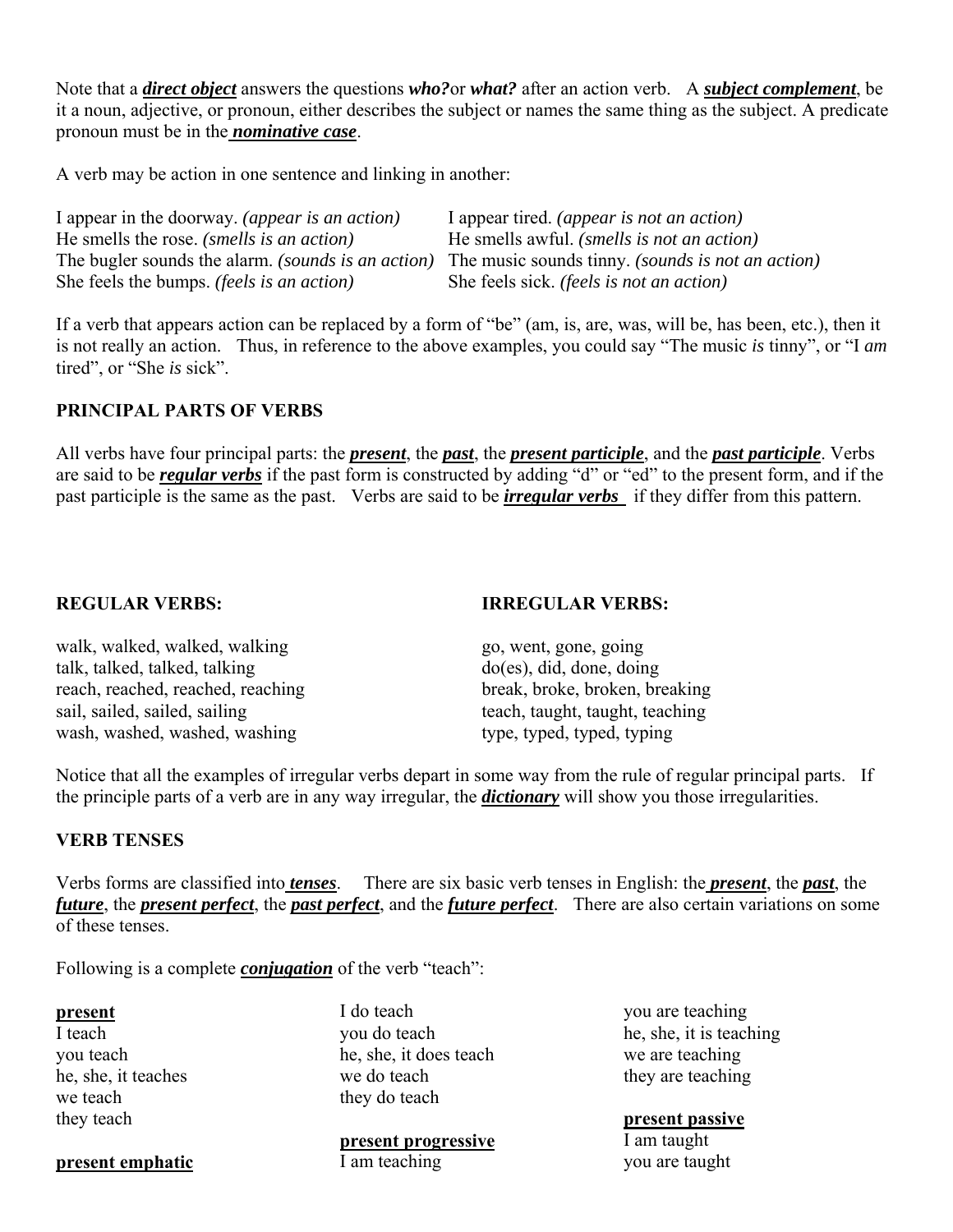he, she, it is taught we are taught they are taught

#### **present progressive passive**

I am being taught you are being taught he, she, it is being taught we are being taught they are being taught

#### **past**

I taught you taught he, she, it taught we taught they taught

#### **past emphatic**

I did teach

#### **future passive**

I shall/will be taught you will be taught he, she, it will be taught we shall/will be taught they will be taught

#### **present perfect**

I have taught you have taught he, she, it has taught we have taught they have taught

#### **present perfect progressive**

I have been teaching you have been teaching he, she, it has been teaching we have been teaching they have been teaching

#### **present perfect passive**

I have been taught you have been taught he, she, it has been taught we have been taught they have been taught

you did teach he, she, it did teach we did teach they did teach

#### **past progressive**

I was teaching you were teaching he, she, it was teaching we were teaching they were teaching

#### **past passive**

I was taught you were taught he, she, it was taught we were taught they were taught

#### **past progressive passive**

#### **past perfect**

I had taught you had taught he, she, it had taught we had taught they had taught

#### **past perfect progressive**

I had been teaching you had been teaching he, she, it had been teaching we had been teaching they had been teaching

#### **past perfect passive**

I had been taught you had been taught he, she, it had been taught we had been taught they had been taught

#### **future perfect**

I shall/will have taught you will have taught

I was being taught you were being taught he, she, it was being taught we were being taught they were being taught

#### **future**

I shall/will teach you will teach he, she, it will teach we shall/will teach they will teach

#### **future progressive**

I shall/will be teaching you will be teaching he, she, it will be teaching we shall/will be teaching they will be teaching

he, she, it will have taught we shall/will have taught they will have taught

#### **future perfect progressive**

I shall/will have been teaching you will have been teaching he, she, it will have been teaching we shall/will have been teaching they will have been teaching

#### **future perfect passive**

I shall/will have been taught you will have been taught he, she, it will have been taught we shall/will have been taught they will have been taught

#### **THE CONDITIONAL MODE**

Some of the verb tenses have a *conditional* form that uses the helping verbs *may, can, might, must, should, could,* or *would* to show conditionality. Here are some examples of conditional mode: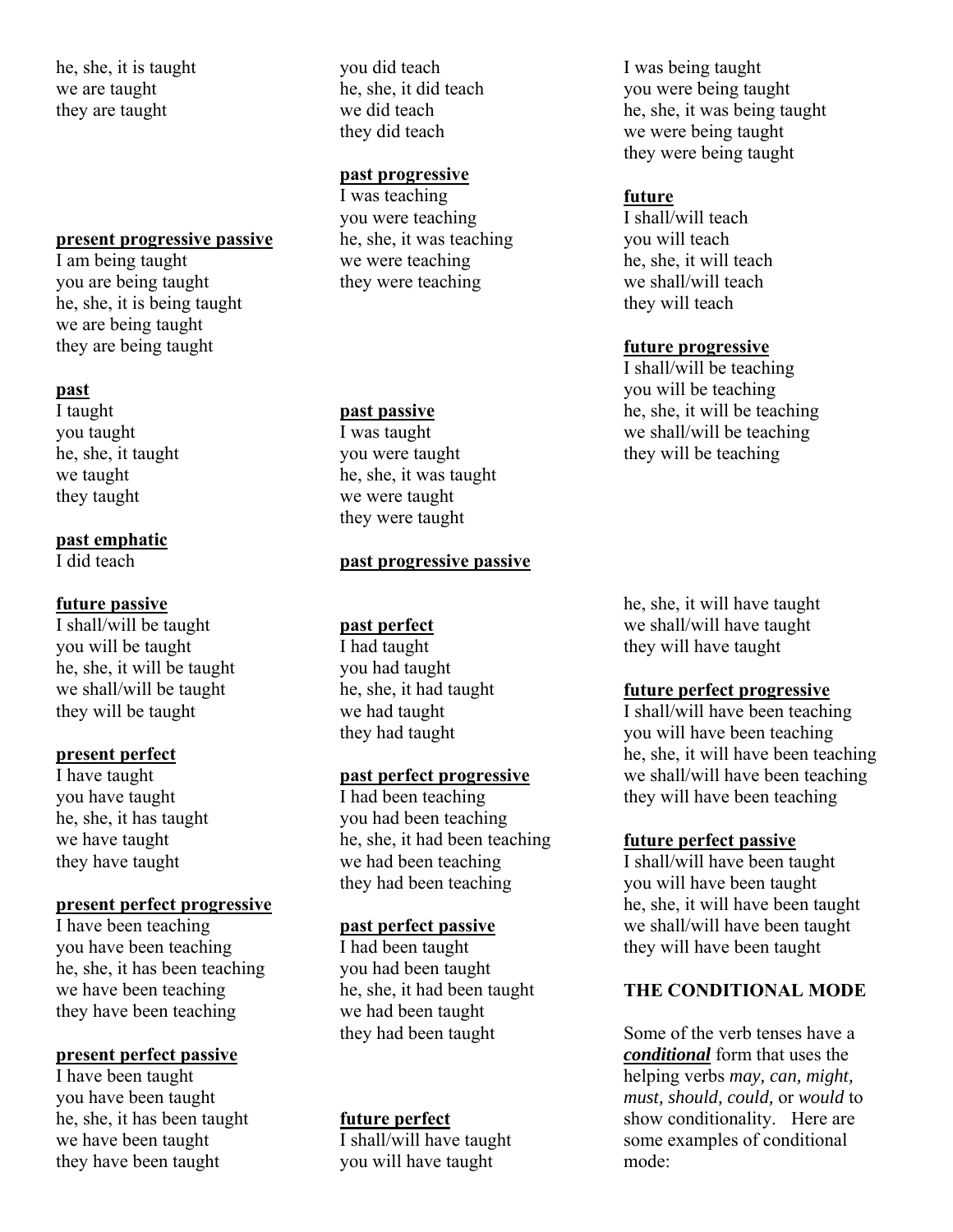I could talk he may swim they must leave she can ski you could go it should suffice I might have gone she must have cried we could have been thinking you would be standing they could have been lying

As you can see, it is possible to express any imaginable action, sequence of action, or state of being He has the book. by combining the helping verbs with main verbs in a wide variety of ways.

### **SUBJECT AND VERB AGREEMENT**

A verb must agree in number with its subject. That is a *singular subject* takes a *singular verb*, and a *plural subject* takes a *plural verb*.

This will be covered in more detail in my guide to subject and verb agreement. Here are some examples:

I have the book. *(not I has the book)* 

*(not he have the book.)*

We do the work. *(not we does the work)*

She does the work. *(not she do the work)*

She walks the dog. *(not she walk the dog)*

They walk the dog. *(not they walks the dog)*

Subject and verb agreement is a fairly complex issue. Again, I will cover it more thoroughly later in the year.

# **EXERCISE ON PREPOSITIONAL PHRASES**

*Directions: Circle the prepositional phrases:*

- 01. None of the men in the fort could see over the wall. (3)
- 02. Over a swift river hovered a great golden dragon with huge wings and a forked tail. (2)
- 03. A box of paper clips, a tube of glue, a pair of speakers, and a stapler sat on his desk. (4)
- 04. Clocks hung on the walls, sat on shelves, and were stacked in a corner.(3)
- 05. The mist on the fields slowly lifted; the advancing army could be seen in the distance.(2)
- 06. Over the creek and into the woods sprang a great stag with huge antlers.(3)
- 07. He tapped with his pen on the desktop and stared out of the window.(3)
- 08. Because of the rain, and in spite of the wind, he struggled to cover the car. (2)
- 09. On top of the car was a box of detergent, a sack of bananas, and a stack of magazines. (4)
- 10. This is the end of the exercise on prepositional phrases.(2)

# **EXERCISE ON VERBS**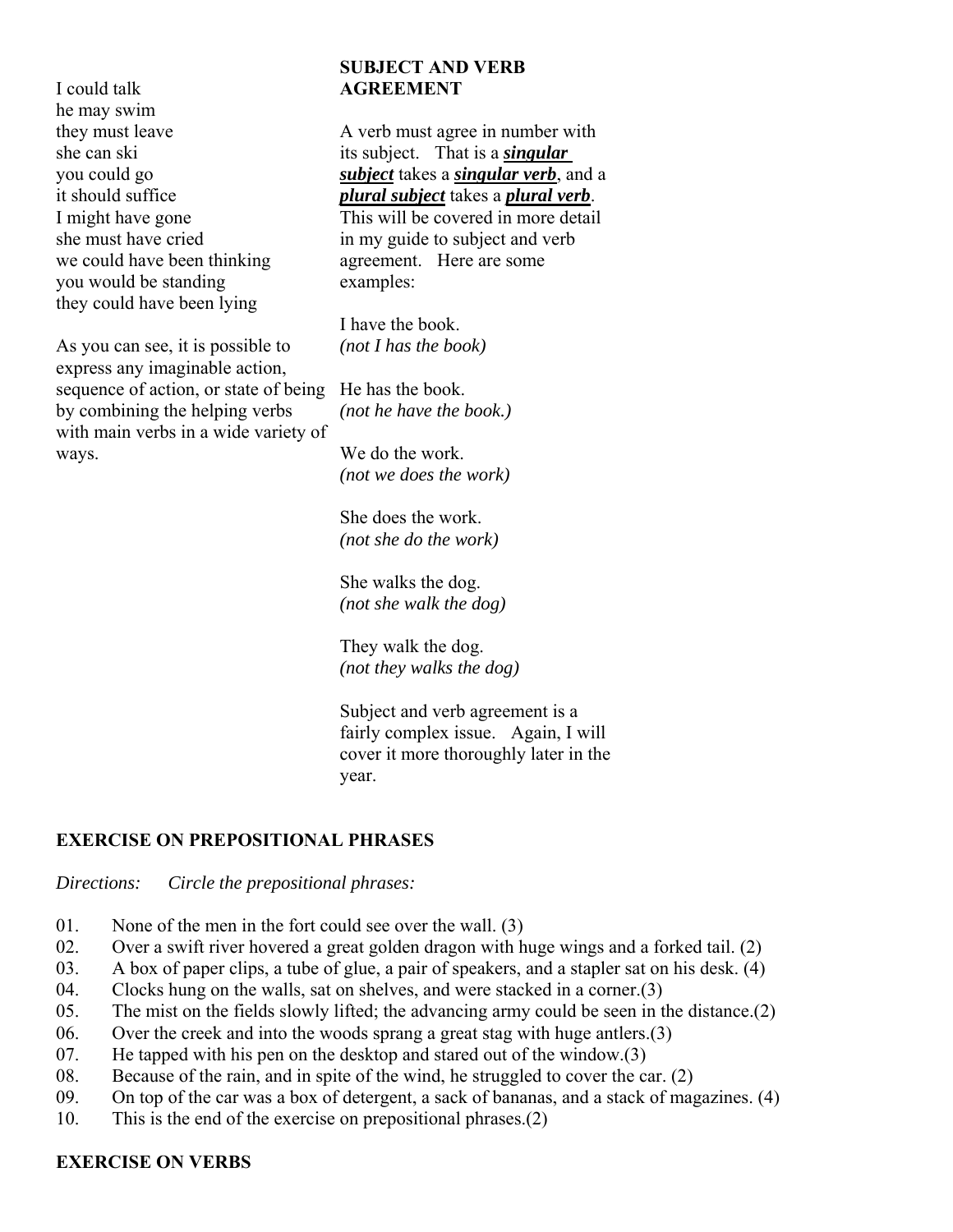#### *Directions: Circle the verbs:*

- 01. None of the men in the fort could see over the wall.(2)
- 02. The mist on the fields slowly lifted; the advancing army could be seen in the distance.(4)
- 03. The moon had passed into the West, and its light was hidden by the hills.(4)
- 04. How does Tom rescue Merry and Pippin? How does he threaten the tree?(4)
- 05. Could they ever have been seen while they were walking?(6)
- 06. Must you make that noise, or can you be quiet?(4)
- 07. They found that they had made their way along a narrow path that followed the riverbank.(4)
- 08. I would not shout, if I were you.(3)
- 09. They were still climbing gently, but they now went much quicker.(3)
- 10. How do the hobbits of the Shire regard the Bucklanders?(2)
- 11. Follow me and you will see.(3)
- 12. What evidence is there of human presence?(1)
- 13. What has been the chief source of information about Frodo and his predicament and intentions?(2)
- 14. What curious object does Bilbo find on the floor of the tunnel?(2)
- 15. What have you been doing all morning?(3)
- 16. He tapped with his pen on the desktop and stared out of the window.(2)
- 17. Summarize what might delay the arrival of the Black Riders.(3)
- 18. Why does Merry say they should not go in the direction of the Withywindle Valley?(4)
- 19. How does the tree respond to this?(2)
- 20. The afternoon was wearing away when they scrambled and stumbled into a fold in the ground.(4)

#### **EXERCISE ON POETRY**

*Directions: Match the terms to their meanings:*

- 01. Assonance
- 02. Consonance
- 03. Alliteration
- 04. Rhyme
- 05. Stanza
- 06. Meter
- 07. Foot
- 08. Tercet
- 09. Triplet
- 10. Quatrain
- 11. Terza rima
- 12. Caesura
- 13. Haiku
- 14. Tanka
- 15. Sonnet
- 16. Blank verse
- 17. Ode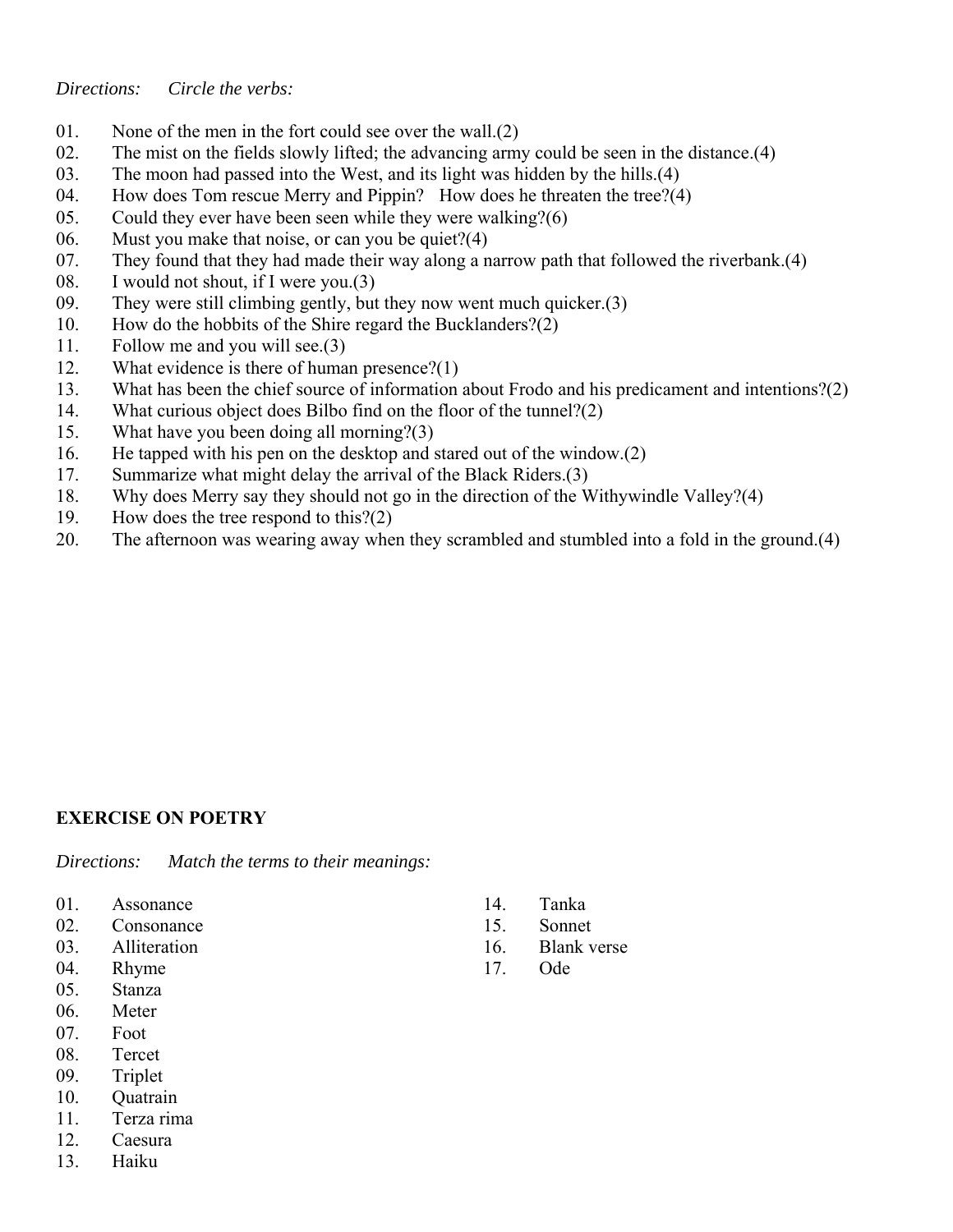- a. Repetition of beginning sounds of words
- b. Japanese poetic form with 5-7-5 syllable count
- c. Pause or rest in the middle of a line of poetry

d. Arrangement of like sounds, usually at the end of lines

e. Analogous to paragraphs in prose, the divisions of a poem

f. The pattern of stressed and unstressed syllables in lines of poetry

- g. Three line stanzas rhyming *aba bcb cdc*.........
- h. The repetition of vowel sounds within words
- I. A three-line stanza rhyming *aaa*
- j. Unrhymed poetry

#### **ANOTHER EXERCISE ON POETRY**

k. The repetition of consonant sounds within words

l. The number of repetitions of patterns of stressed and unstressed syllables

m. Shakespearean or Petrarchan, a 14-line poem in iambic pentameter

n. Any three-line stanza

o. Any four-line stanza

p. Lyric poem addressed to a person or thing to express praise or lofty feeling

q. Japanese poetic form of 5 lines with 5-7-5-7-7 syllable count

*Directions: Answer the questions about the following excerpts from poetry:*

If of thy worldly goods thou art bereft, And from thy slender store of goods, Two loaves of bread alone to thee are left: Sell one of them and with the dole, Buy hyacinths to feed thy soul.  *(Sa'adi: 13th Century, Persia)*

01. Cite the alliteration in line 2.

- 02. Chart the rhyme scheme of the poem.
- 03. Summarize the message of the poet.
- 04. Chart the foot and meter of the poem.

Come fill the cup: what boots it to repeat, How time is slipping underneath our feet: Unborn tomorrow and dead yesterday, Why fret about them if today be sweet! *(Omar Khayyam: 11-12th Century, Persia)*

- 05. Cite the alliteration in line 1.
- 06. Chart the rhyme scheme of the poem.
- 07. Summarize the message of the poet.
- 08. Chart the foot and meter of the poem.

Abou Ben Adhem (may his tribe increase!) Awoke one night from a deep dream of peace, And saw, within the moonlight in his room, Making it rich and like a lily in bloom, An Angel writing in a book of gold: Exceeding peace had made Ben Adham bold, And to the Presence in the room he said, "What writest thou?" The Vision raised its head, And with a look made of all sweet accord Answered, "The names of those who love the Lord."

"And is mine one?" said Abou. "Nay, not so," Replied the Angel. Abou spoke more low, But cheerily still; and said, "I pray thee, then, Write me as one who loves his fellow men." The Angel wrote and vanished. The next night It came again with a great wakening light, And showed the names whom love of God had blessed,

- And, lo! Ben Adhem's name led all the rest!  *(James H.L. Hunt: 18-19th Century, England)*
- 09. Cite the alliteration in line 2.
- 10. Chart the rhyme scheme of the poem.
- 11. Summarize the message of the poet.

Of all the causes which conspire to blind Man's erring judgment, and misguide the mind, What the weak head with strongest bias rules, Is pride, the never-failing vice of fools. Whatever nature has in worth denied, She gives in large recruits of needful pride; For as in bodies, this in souls, we find What wants in blood and spirits, swelled with wind: